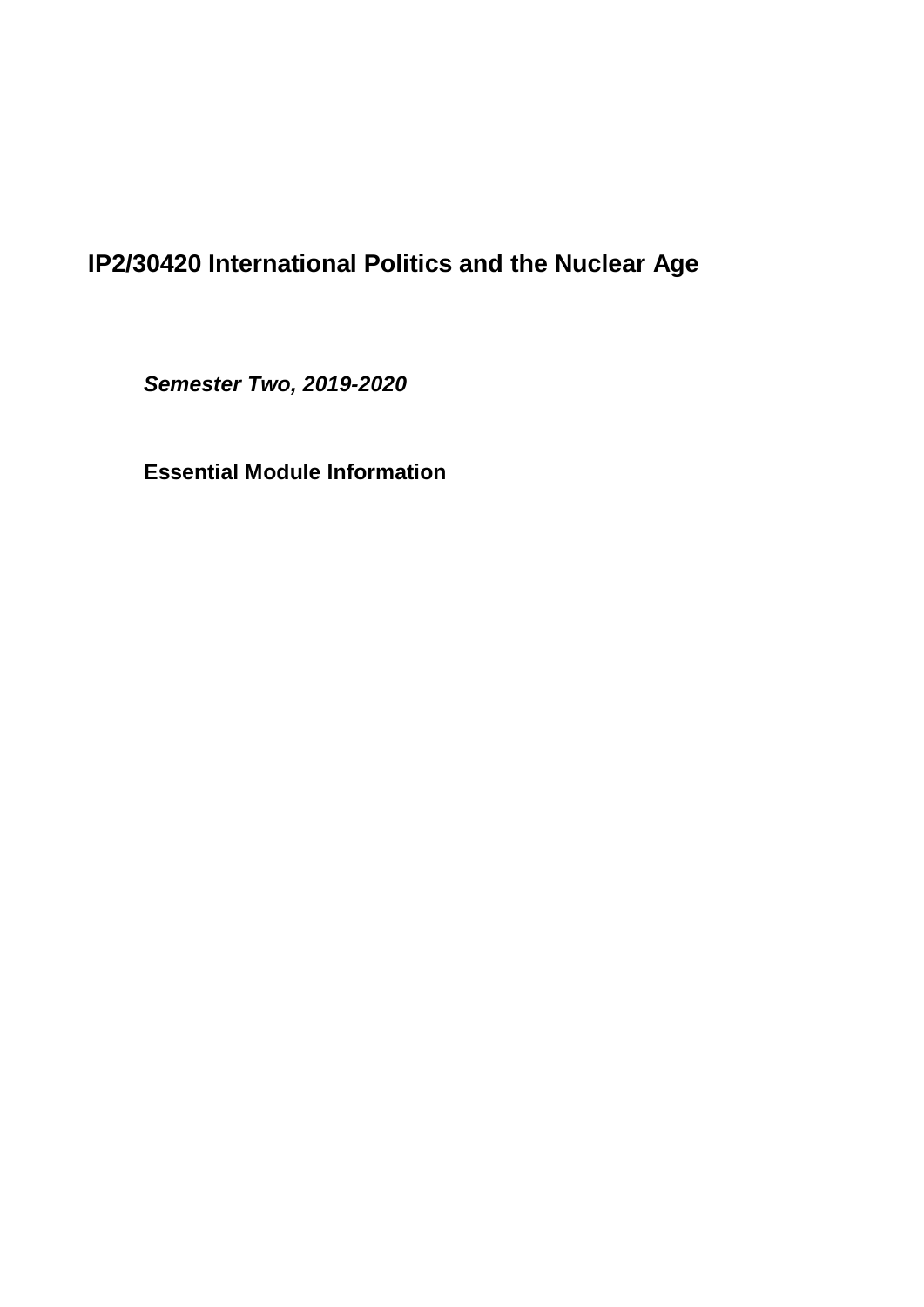The module offers a Part II option to students on all degree schemes in the Department of International Politics, but will be of particular relevance to those with interests in international politics, strategy, security, and history.

The module examines key historical developments of the nuclear age. It looks at various factors which have shaped this period (the end of the World War II; the onset, conduct and the end of the Cold War; the post-Cold War period). It shows how nuclear weapons and concerns about their spread have informed state policies, led to the formation of international agreements and regimes, and shaped the involvement of non-state actors in international politics. The module also highlights the normative dilemmas presented by the onset of the nuclear age. It will focus on state policies, institutional mechanisms, economic and societal constraints, and ideas influencing the humanity's life with the bomb.

The module will enable students to develop high-level theoretical and empirical knowledge about the nuclear age. Students will therefore be exposed to challenging theoretical and empirical material which they will have to integrate. The module is structured as a series of 11 two-hour long sessions combining lectures and seminars.

The learning objectives of the module are both subject specific and general. The latter include the development of oral skills through active seminar participation; written skills through two assessed essays; reading and research skills because of the need at all stages in this module to use and work through large amounts of complex and often contradictory material; and problem solving and team-building skills because of the group work involved in seminars.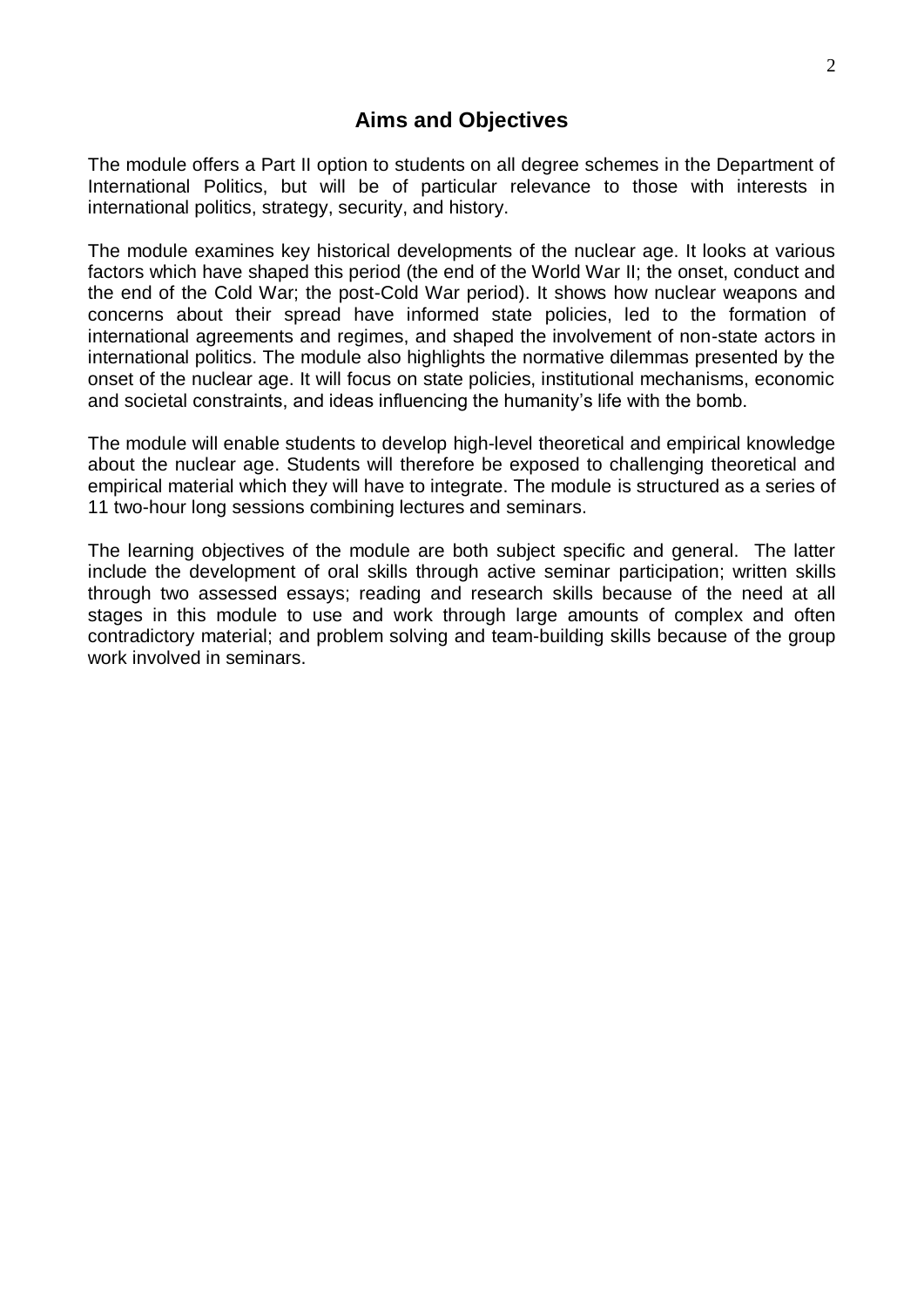# *General Information*

Module Convenor: Dr Jan Ruzicka in the same way in the same product of the Module Convention of the Music Section 1

Office hours: Mondays 13:30-14:30 Thursdays 15:30-16:30 Room: 3.15 International Politics Building

#### **Teaching will start the week of 27 January 2020.**

Please note that the module convenor will be posting further details on the module's Blackboard site. It is highly advisable to first consult the module handbook and the Blackboard announcements before addressing the module convenor with general questions regarding the module.

#### **A Note on Level 2 and Level 3 Modules**

This handbook serves as the Module Handbook for both IP20420 and IP30420.

Level 2 (Second year modules) have an IP2\*\*20 or IQ2\*\*20 code.

Level 3 (Final year modules) have an IP3\*\*20 or IQ3\*\*20 code.

Seminar and lecture content will be identical but Level 2 and Level 3 modules have differentiated Learning Outcomes to reflect our expectation that students should perform to a more advanced level as they progress from second to final year study.

Your coursework and exams will there therefore be marked in accordance with the Learning Outcomes and Assessment Criteria that are specific to either Level 2 (second year students) or Level 3 (Final year students).

Please refer to the module database for the learning outcomes concerning this module.

Information about the Learning Outcomes for IP20420 is available at <https://www.aber.ac.uk/en/modules/deptcurrent/IP20420/>

Information about the Learning Outcomes for IP30420 is available at <https://www.aber.ac.uk/en/modules/deptcurrent/IP30420/>

Information about the Assessment Criteria is available at: <https://www.aber.ac.uk/en/interpol/supporting-you/undergraduate/learning/#d.en.176834>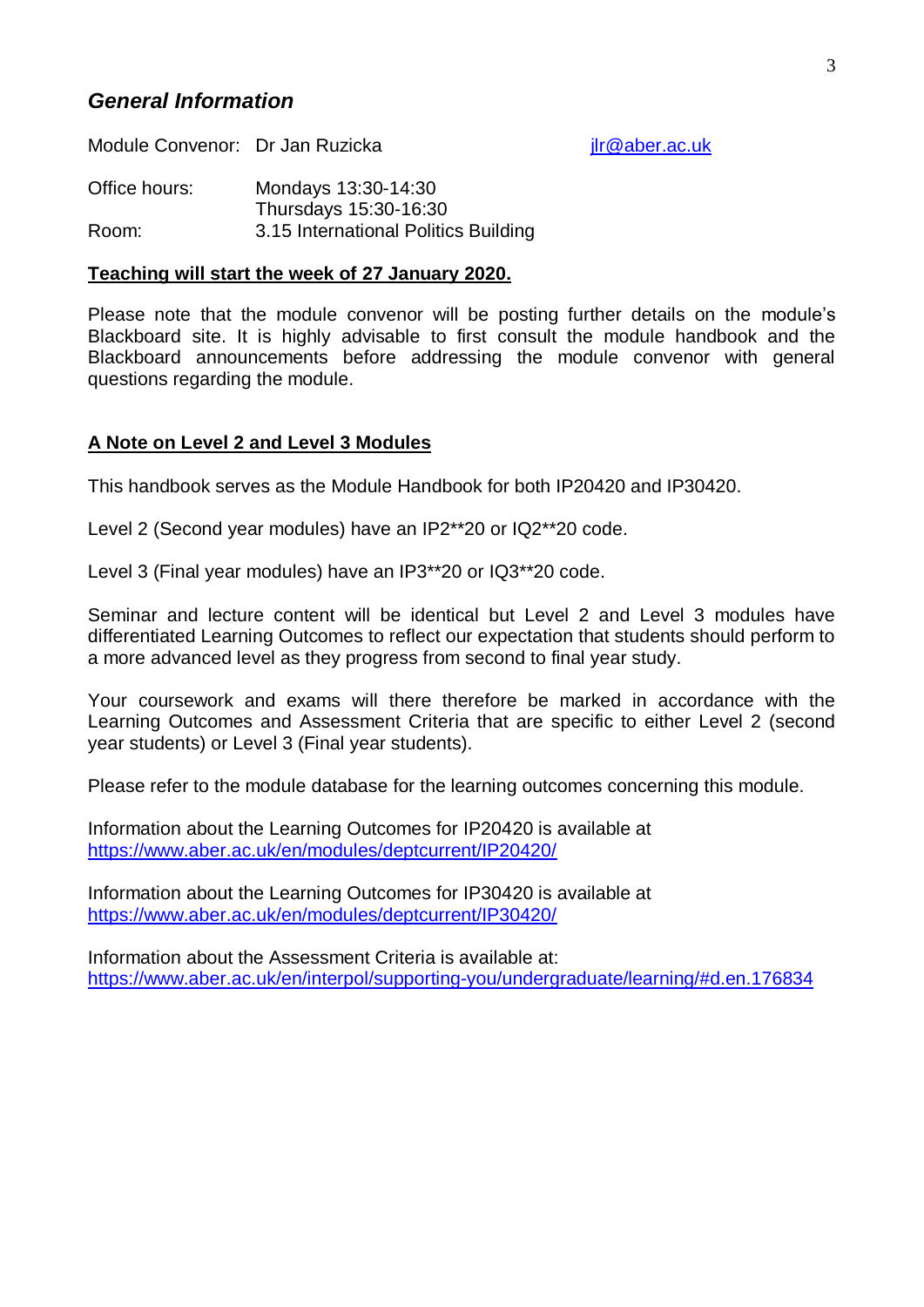# **Advice and Support with Your Studies**

If you need advice and support with your studies, either for this specific module or with your academic progress more generally, there is plenty of help available for you:

- You can talk to your Module Convenor, seminar tutors, your Personal Tutor, or the Director of Undergraduate Studies (DUS), about all aspects of your studies. Members of the academic staff who are not on research leave have weekly 'drop in hours'; they can talk through any aspect of your academic life with you.
- There is lots of useful information in the Departmental Handbooks that are available on the Department's website/Blackboard. The advice covers all aspects of your academic studies whilst you're an Interpol student, and also points you to the relevant University handbooks and regulations.
- **I**f you are not sure who to talk to, get in touch with the DUS, Dr Elin Royles (ear@aber.ac.uk ). The DUS will often be able to help you directly, or can put you in contact with the relevant person, so that you get the advice and support you need.

# **Coursework Submission Guidance**

We use e-submission for text-based word-processed assignments. You'll be asked to submit your work through AberLearn Blackboard using one of the e-submission tools built into Blackboard. You can watch a video on how to submit at [How do I submit a TurnItIn](http://www.inf.aber.ac.uk/advisory/faq/524/)  [Assignment?](http://www.inf.aber.ac.uk/advisory/faq/524/) In Interpol we use e-marking and you will receive your feedback through the same link. You will receive marks and personalised feedback within 15 working days of the submission deadline. All marks are provisional until they are confirmed by the University Exam Boards.

Don't leave submitting an assignment until the last minute - if you are stressed and working right up to the clock, mistakes are easier to make. Give yourself some extra time and submit your assignment early. That way, you won't risk missing the deadline. You can find the university policy on late submission on the [Examinations and Assessments](https://www.aber.ac.uk/en/aqro/students/ug-issues/exam-assess/)  [website.](https://www.aber.ac.uk/en/aqro/students/ug-issues/exam-assess/) Coursework submitted late will be awarded ZERO marks, unless an extension has been granted.

If you believe that your submission has not gone through correctly, send a copy of the essay by email to your module convenor. Technical problems can be reported to [bb](mailto:bb-team@aber.ac.uk)[team@aber.ac.uk.](mailto:bb-team@aber.ac.uk)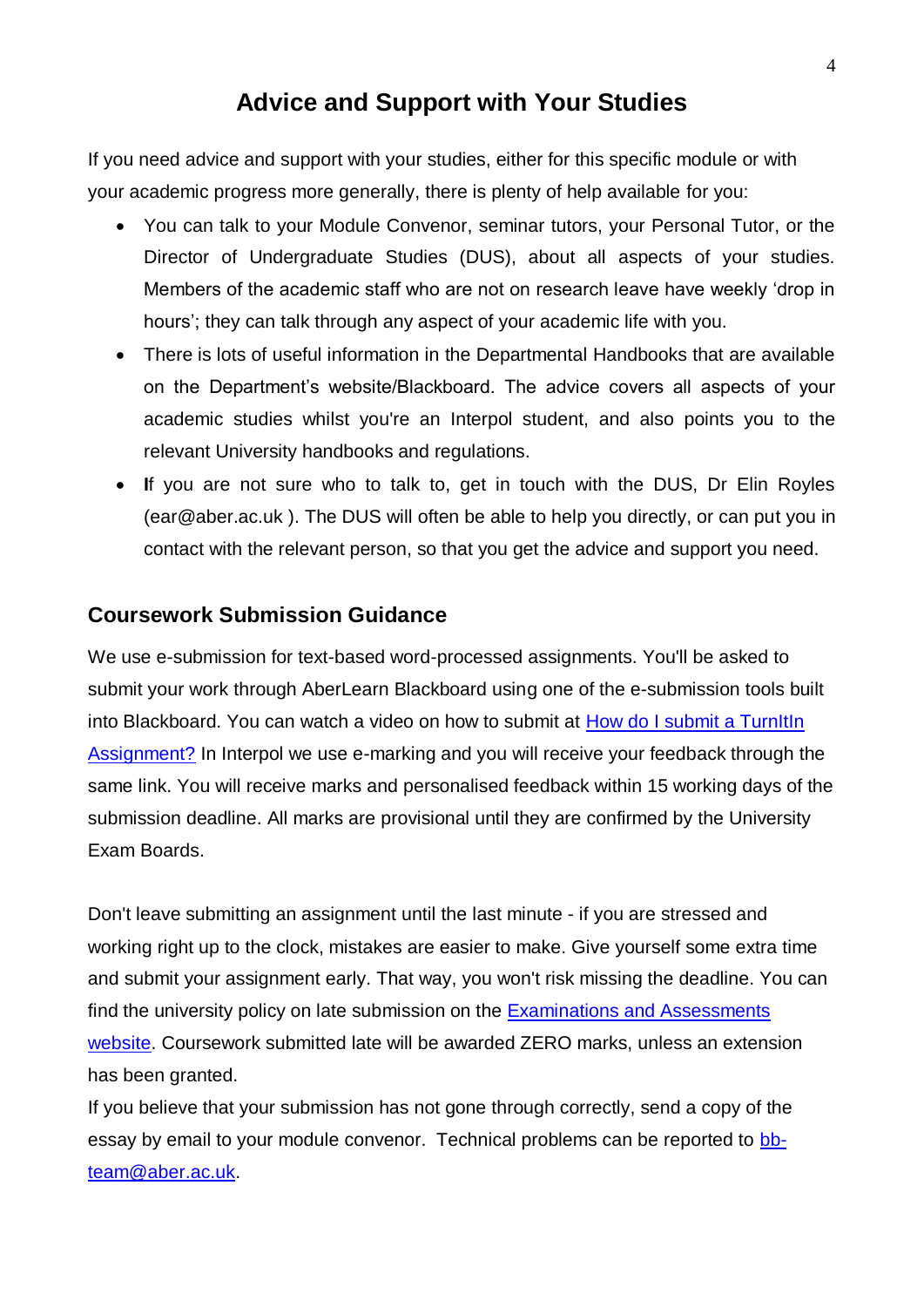#### **Remember:**

- Assignments must be submitted via TurnItIn on Blackboard no hardcopy is required.
- You MUST submit your work by 12 noon so we suggest that you **start your submission by 11am!**
- Any late submission means a mark of '0'. You may then **fail the module and have to resit. It is vitally important that you submit your work before the deadline.**
- If you don't receive **a receipt** you haven't completed submission.
- Once you've completed the submission, always check to ensure that you have uploaded the correct file!
- If you have problems with submission by 12 noon, **email a copy of the finished essay to your module convenor.**

# **Extensions and special circumstances**

You can apply for an extension but you must do this **at least 3 working days before the deadline**. An extension may be granted when medical/personal circumstances (for which you can provide independent documentary evidence) have clearly affected your ability to submit coursework on time. The **Coursework Deadline Extension Request Form** is available at [Deadline extension request form.](https://www.aber.ac.uk/en/interpol/supporting-you/undergraduate/learning/#d.en.176834) The form contains guidance on what **will** and what **will not** be considered legitimate reasons for granting an extension.

The form must be submitted to the Extensions Officer (EO), Professor Mustapha Pasha by email at [mkp4@aber.ac.uk](mailto:mkp4@aber.ac.uk)

The EO will consider your application, and will inform you of the outcome by email within two working days of receipt of the request. An extension will be granted for a period extending from one day to two weeks (calendar), depending on the case and the judgement of the Extensions Officer.

If you cannot submit an Extension Request Form and supporting evidence to the EO at least 3 working days **before** the deadline, or if an extension of two weeks will, not be sufficient, you are advised to follow the **Special Circumstances** procedure; for information see [Special Circumstances Information.](http://www.aber.ac.uk/en/academic/special-circumstances/) Retrospective requests for extensions will not be considered, and students are advised instead to follow the Special Circumstances procedure.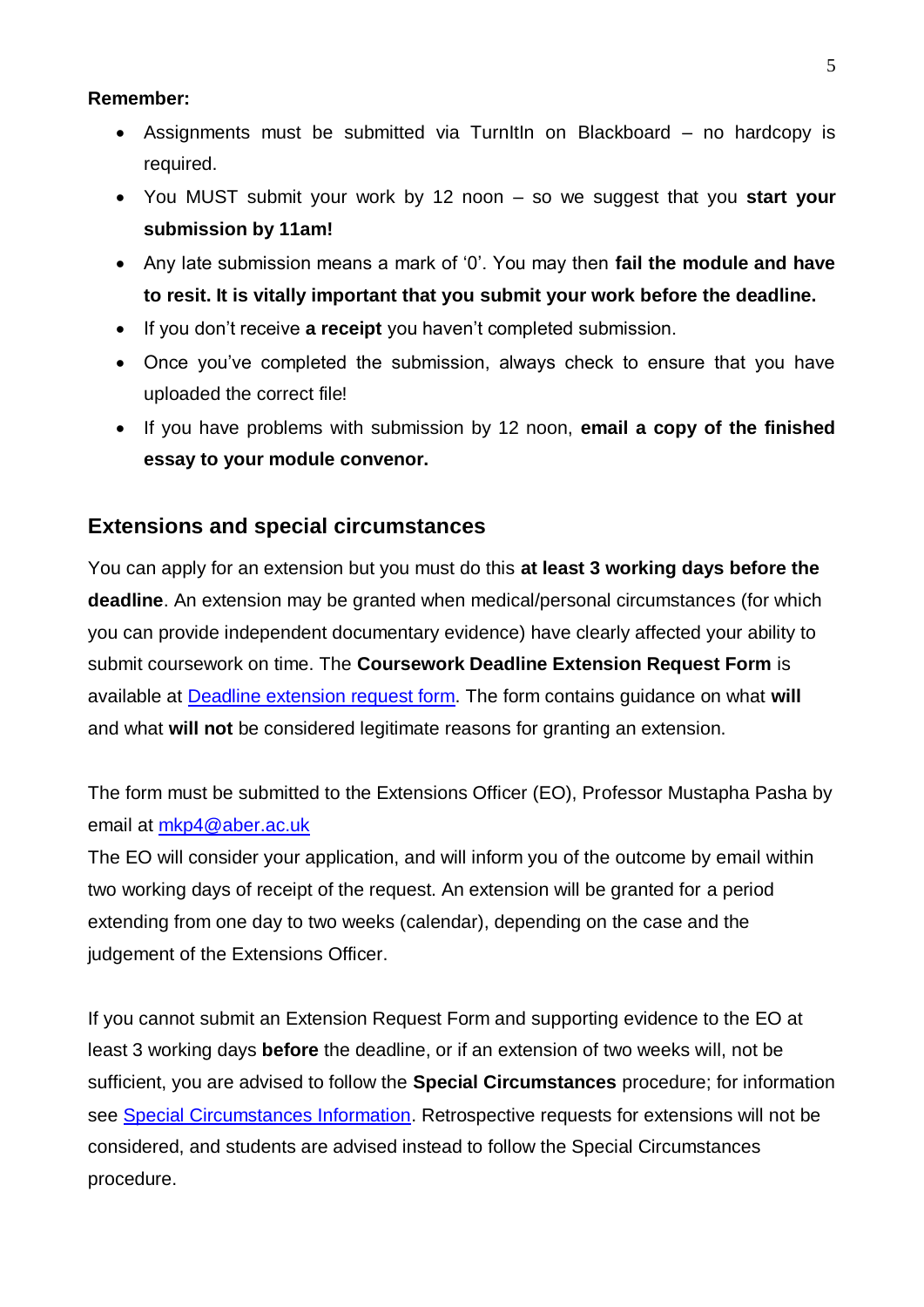#### **Feedback on assessed coursework**

In the Department of International Politics, we adhere to the University's requirement that feedback on coursework is provided within 15 working days of the deadline for submission, but we aim to get feedback to you within two weeks of the submission deadline. You will receive electronic feedback though TurnItIn on Blackboard, indicating the strengths and weaknesses of your work in relation to our assessment criteria and suggesting what you could do to improve your mark. Make sure you read this carefully: in many ways the detailed feedback is more important than the mark you get.

# **Come and see the marker to talk about their comments on your assessed work if you are in any doubt about what you should be doing to improve.**

If you would like a general chat about how you are doing you are very welcome to come and see any member of staff in their 'drop in hours'.

#### **Dedicated subject librarian**

The dedicated subject librarian for International Politics is Simon French, email: [sif4@aber.ac.uk.](mailto:sif4@aber.ac.uk) Please feel free to contact him if you have any queries regarding learning resources and accessing information for this module.

#### **Extra activities linked to this module**

While you are studying this module, why not try to broaden and deepen your knowledge of the subject – and develop some extra lines on your CV!

#### **Reading Groups**

Interpol takes pride in being a great learning community of students and staff, and you can take advantage of many opportunities to work with other students to help you do well on your course. You don't have to face all the challenges on your own! Increasingly, students are organising their own reading groups linked to their modules – why not get involved? There are dedicated study rooms for undergraduates in the Interpol building (rooms 0.01 and 0.02) that are ideal venues for reading group meetings.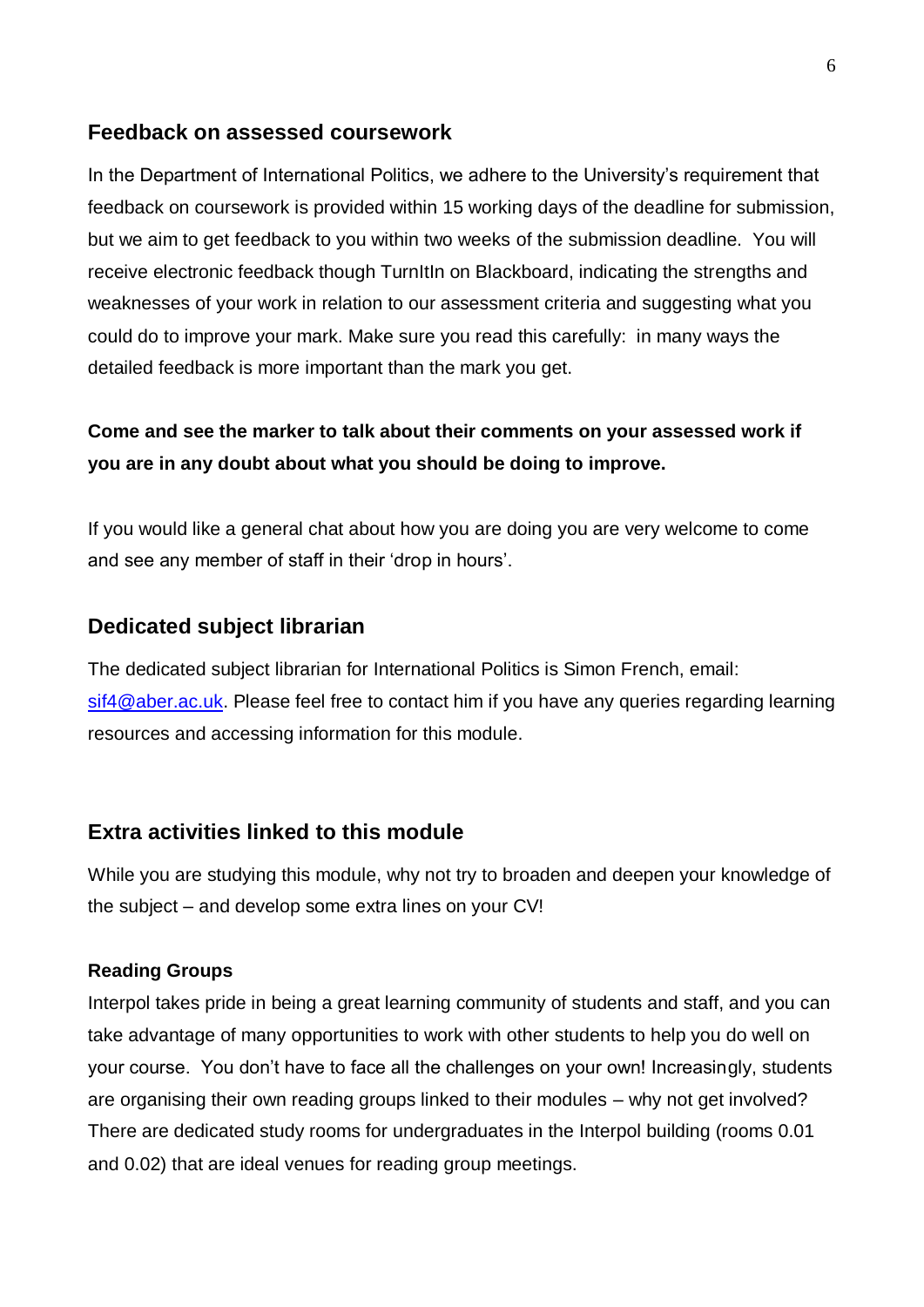Reading groups can help you to improve your grades by providing extra discussion time. This will:

- Help you to understand the material better
- **Stretch and deepen your knowledge on the subject**
- **Provide an opportunity to discuss essay questions and techniques**
- Help you with revision and examinations.

If you want advice on setting up or joining a reading group, chat to your module convenor.



**Employability***:* Getting involved in a reading group demonstrates a commitment to putting extra effort into your studies that employers will value. It also develops your communication skills, as well as your analytical skills, and if you are an organiser then it demonstrates initiative, leadership and administrative skills.

# **Extra-curricular activities and events**

The Department has a thriving research culture and hosts many different lectures and seminars that are not part of formally timetabled modules. Many of these events are open to undergraduates and some of them are especially tailored to an undergraduate audience.

A number of student societies also organise events and activities on themes relevant to the study of International Politics. Why not get involved? You can find out about what is going on by keeping an eye on email alerts, looking at the Departmental website and asking your module convenor.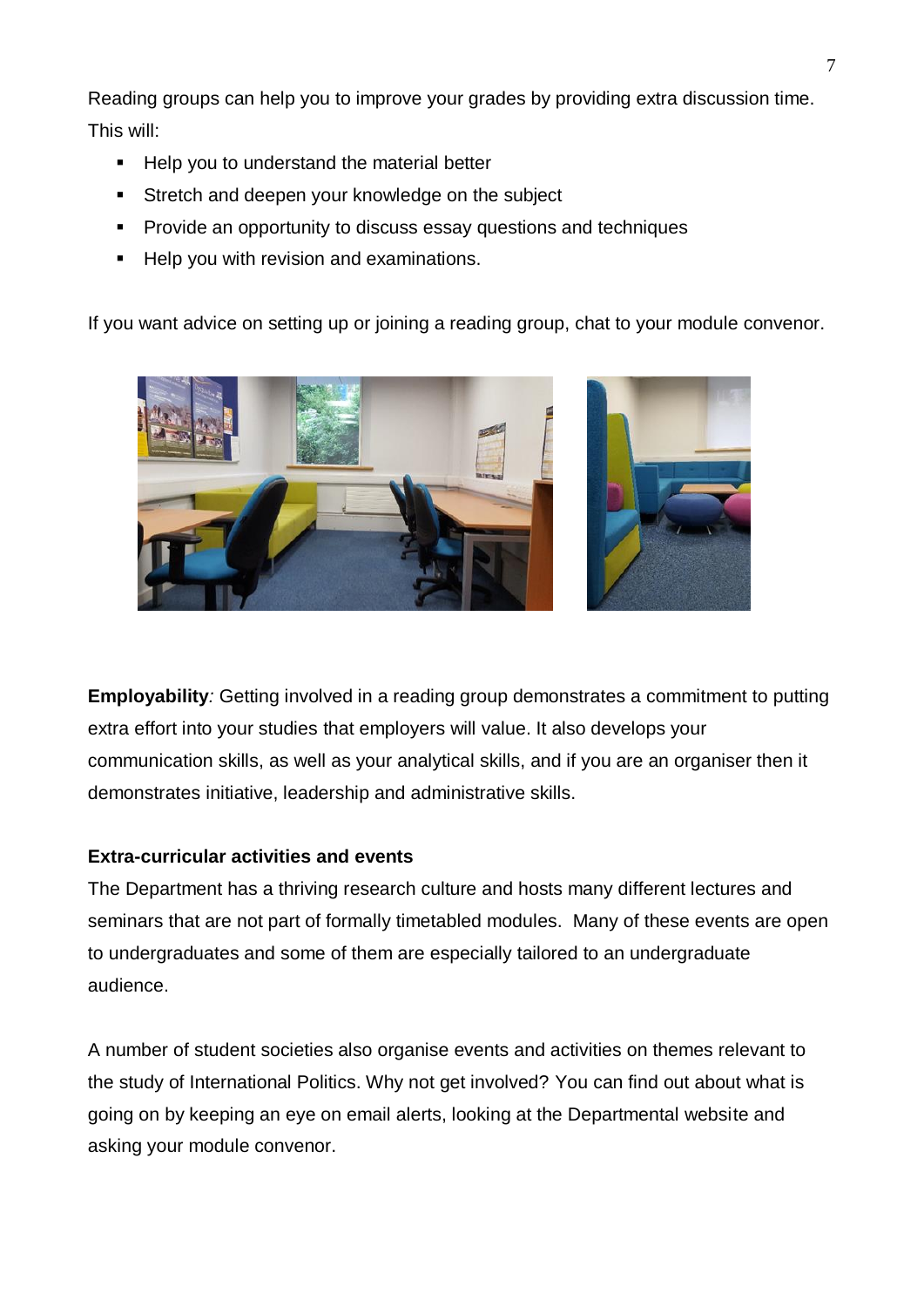There are lots of other activities that might be useful for your module and/or help you to develop employability skills. Keep an eye out for email alerts – if you have any queries, ask the Employability and Exchanges Officer, Dr Jeff Bridoux [\(jeb1@aber.ac.uk\)](mailto:jeb1@aber.ac.uk).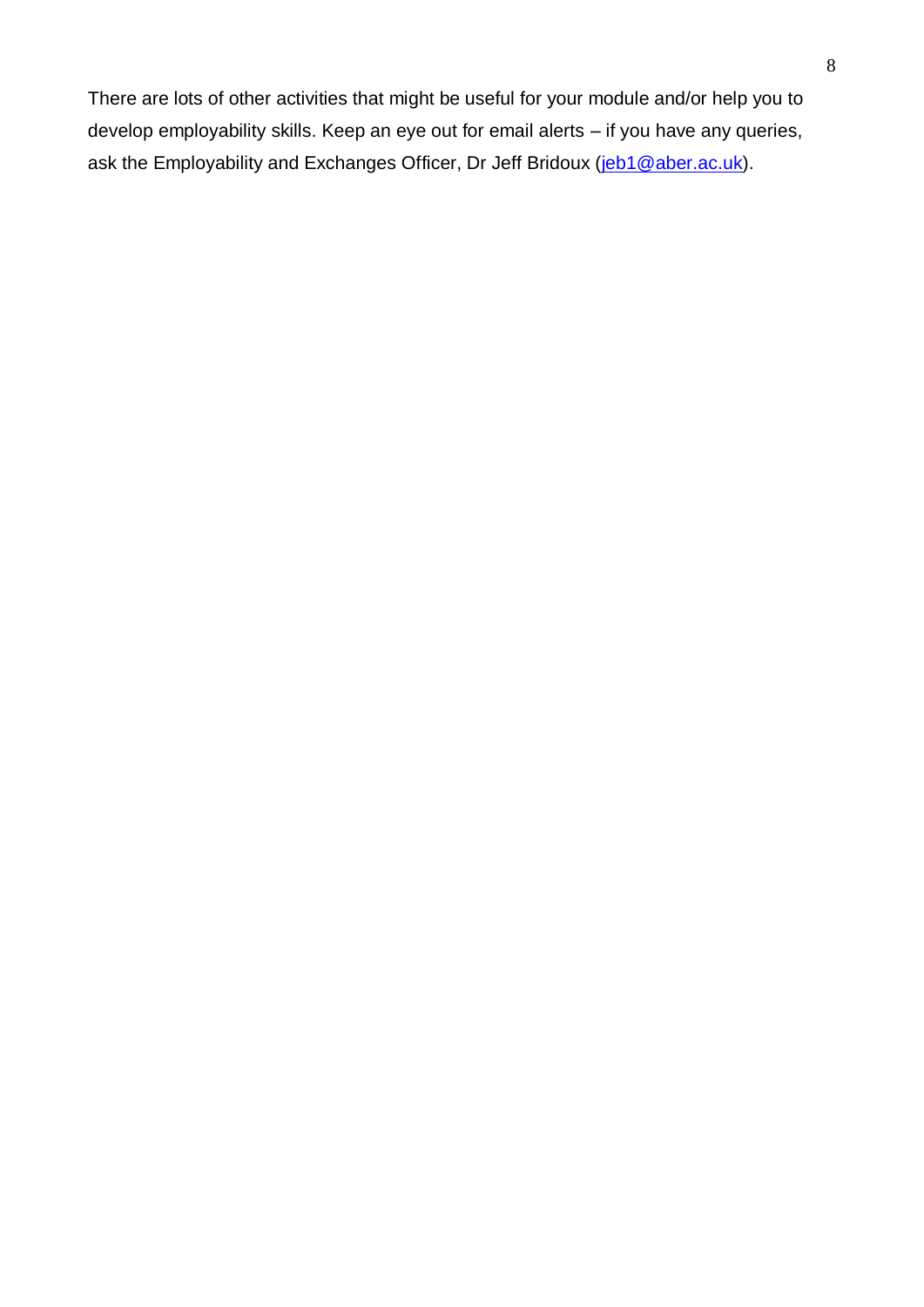## *Learning process and seminars*

There will be 11 two-hour long seminar sessions. The sessions take place on Mondays 15:00-17:00 (Room 3.34, Edward Llwyd Building).

## *Seminar topics and Key Dates*

- 27 January Session 1: The Nuclear Revolution
- 3 February Session 2: The Bomb
- 10 February Session 3: The Decision
- 17 February Session 4: Reactions to the Bomb
- 24 February Session 5: Nuclear Deterrence
- 2 March Session 6: Nuclear Crises
- 9 March Session 7: Nuclear Order
- 16 March Session 8: Nuclear Accidents
- 23 March Session 9: Nuclear Relationships

#### **27 March – Essay 1 Deadline**

- 20 April Session 10: Disarmament/Arms Control
- 27 April Session 11: People and the Bomb

#### **7 May – Essay 2 Deadline**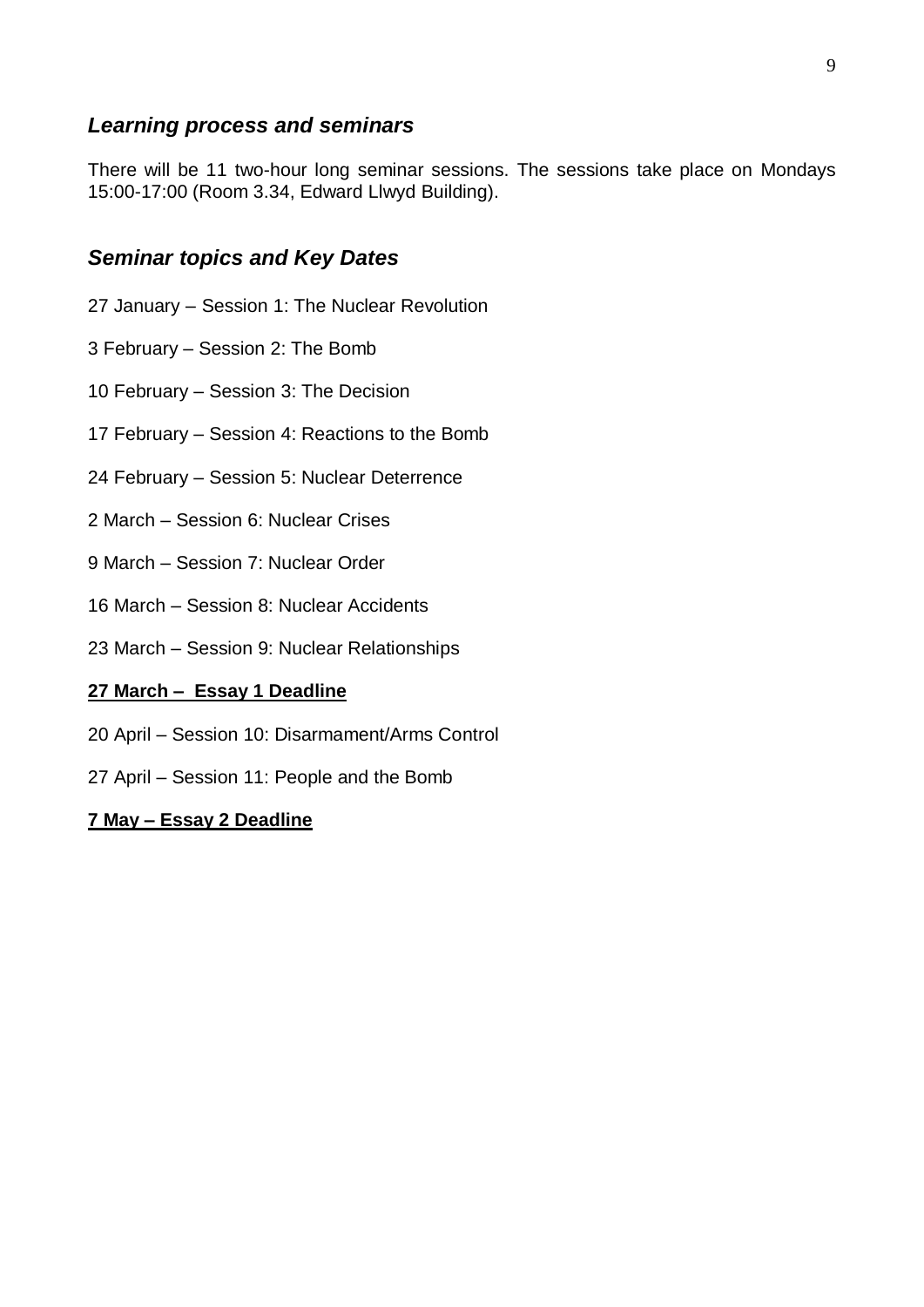# *Study Materials*

- All essential readings can be found on:
- 1. Blackboard:

The essential readings have all been placed on Blackboard. They are either electronically available articles or book chapters which have been digitized.

It is strongly advised that students print out paper copies, so that they can annotate the readings, bring them to seminars and actively use them there.

2. Hugh Owen Library:

The library holds the relevant books and subscribes to the relevant journals.

- All further readings can be found in one or more of the following collections:
- 1. Blackboard:

Where possible further readings have been made available on the Blackboard.

2. AU Information Services Electronic Information Resources:

<http://www.aber.ac.uk/en/is/elecinfo/index.html>

Students can find the relevant articles either directly through E-journals or through search databases (EBSCO, JSTOR). It is necessary to be logged on an AU computer when doing the search and downloading an article.

3. AU Library books collection:

Every book, from which a reading has been assigned, is available in the Hugh Owen Library. This gives students a chance to read beyond the selected chapters.

4. National Library of Wales:

Holds copies of most books from which chapters have been selected.

• Background readings

The following books (listed alphabetically) are very useful for the module as well as further studies/interest. You will not make a mistake if you read/purchase any of them:

- Allison, Graham and Philip Zelikow. *Essence of Decision: Explaining the Cuban Missile Crisis* (New York: Longman, 1999).
- Craig, Campbell and Sergey Radchenko. *The Atomic Bomb and the Origins of the Cold War* (Yale University Press, 2008)
- Freedman, Lawrence, *The Evolution of Nuclear Strategy* 3<sup>rd</sup> ed. (Palgrave Macmillan, 2003).
- Holloway, David *Stalin and the Bomb* (Yale University Press, 1996)
- Jervis, Robert. *The Meaning of the Nuclear Revolution* (Ithaca: Cornell University Press, 1989).
- Rhodes, Richard. *Making of the Atomic Bomb* (Simon and Schuster, 1986).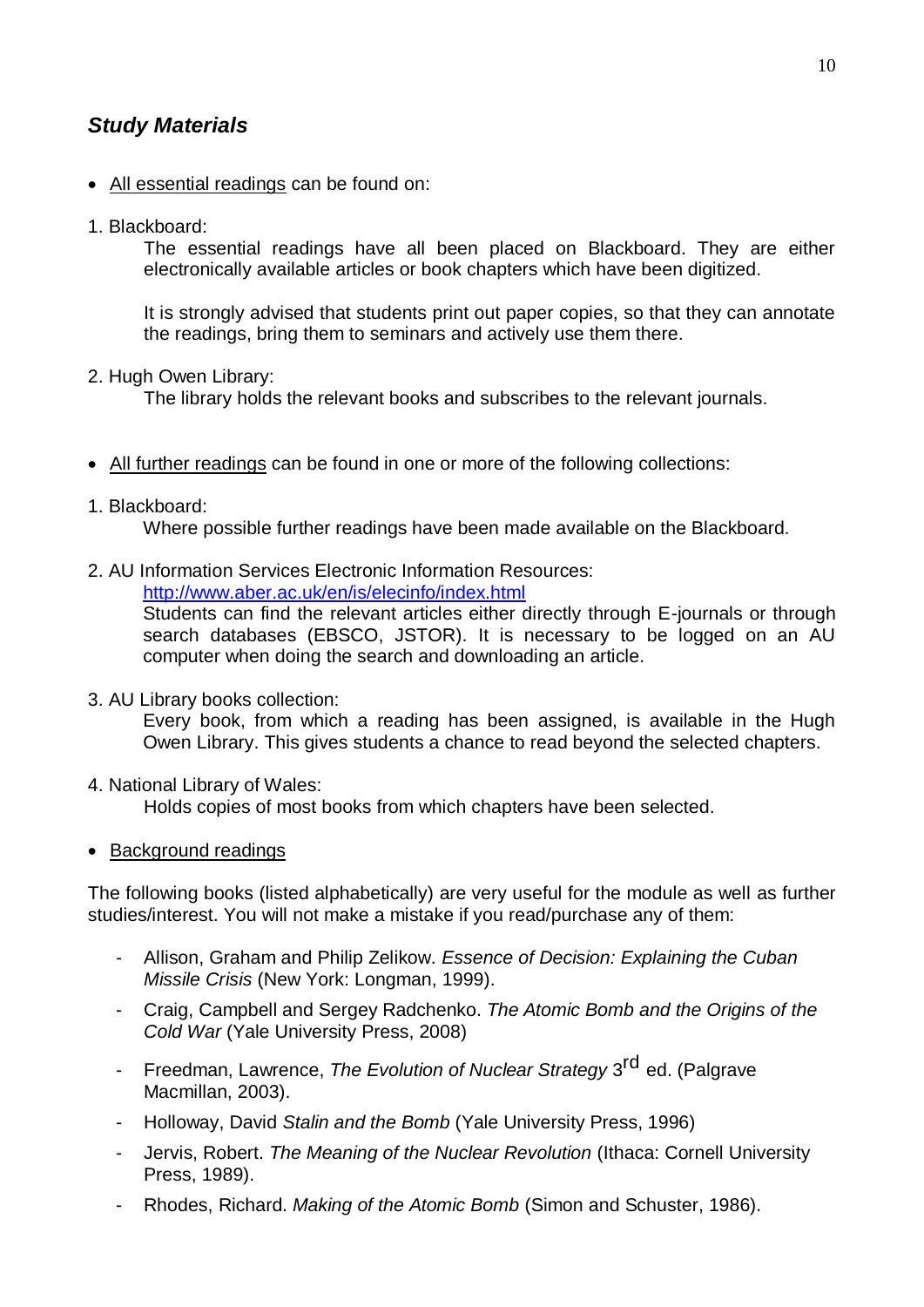- Sagan, Scott, The *Limits of Safety: Organizations, Accidents and Nuclear Weapons*  (Princeton University Press, 1993).
- Schell, Jonathan. *The Fate of the Earth* (Avon Books, 1982).
- Walker, William *A Perpetual Menace* (Routledge, 2012*).*

### *Assessment*

The assessment for this module will consist of two essays (constituting 40% and 60% of the final module mark respectively). Work will be assessed in terms of how far it meets the subject-specific objectives of the module identified above.

## *Seminar participation*

**Lecture and Seminar attendance is compulsory and is monitored.** A record of your attendance is kept online and taken into account when reference letters are written for you in future.

If you are unable to attend a seminar for any reason, you must email the seminar tutor/module convenor with an explanation for your absence.

Failure to attend classes can carry severe penalties, including being reported to the Institute Director as an unsatisfactory student and being excluded from examinations.

Students will be expected to make active contribution to each session based on the assigned readings. Quality of participation will be assessed.

#### **Interpol Seminars How to: Respecting diversity and one another**

We aim to promote an inclusive learning environment within the Department where all individuals are treated with dignity and respect, where diversity is valued, and where we advance equality on the grounds of age, disability, sex and sexual orientation, gender identity, race, religion and belief, pregnancy and maternity. This learning environment seeks to be free from discrimination, bullying or any form of harassment or abuse. We expect all staff and students to treat each other in a way they would wish to be treated themselves.

As a result, in seminars, everybody should feel that they can participate. Please support this by:

- Being an active listener. Take the other viewpoints and arguments seriously and try to respond earnestly.
- Respecting other speakers, their arguments and their perspectives. Be polite and constructive when disagreeing with the views of others.
- Taking turns and avoid dominating a discussion.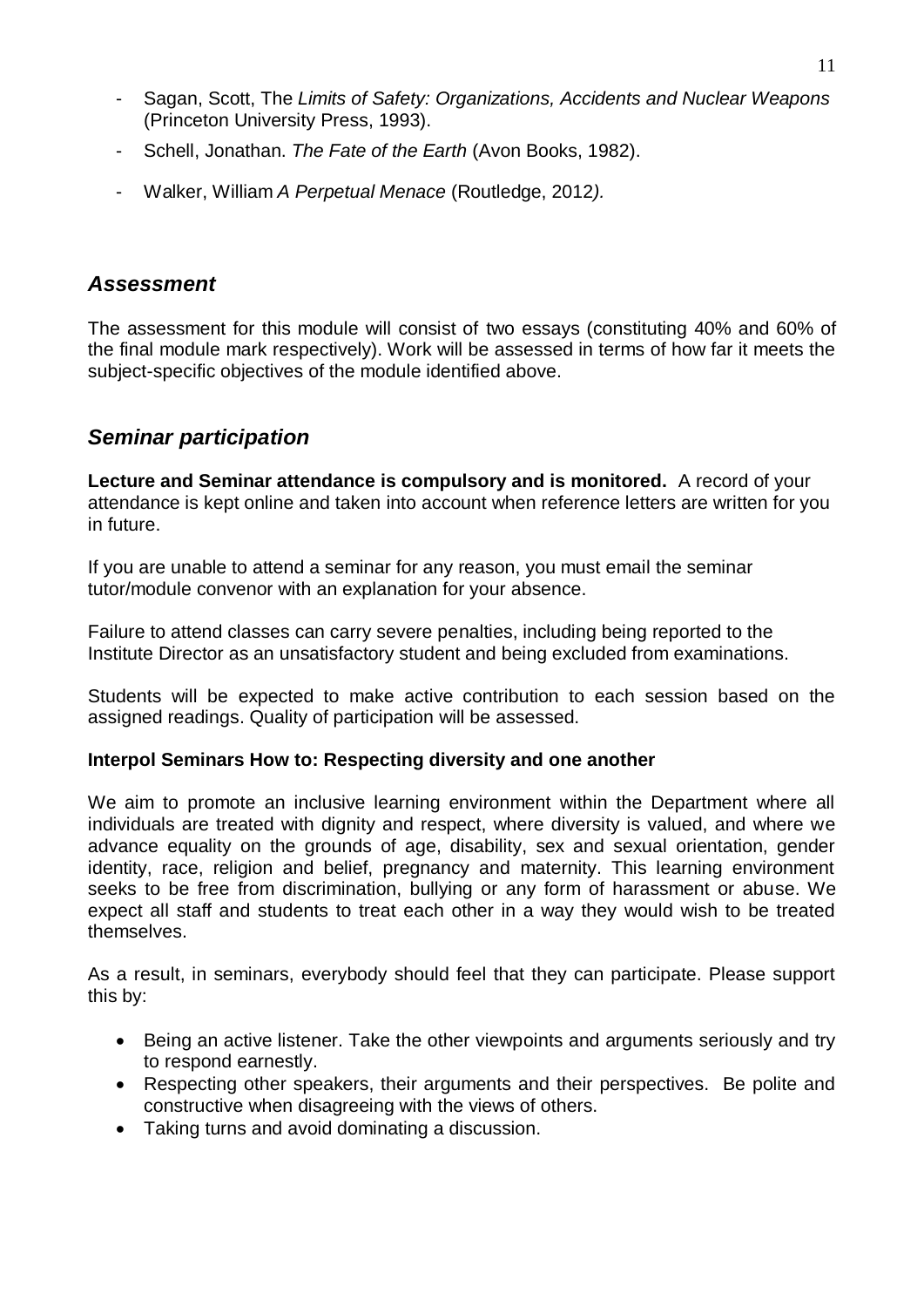# *Essays*

Students will submit two essays for assessment. While the convenor is not allowed to comment on any written drafts, students are encouraged to discuss their essays with the convenor.

Book review – 2000 words (40% of the final mark); **due date 12 pm noon, 27 March 2020.**

Your task is to write a book review. You must choose one of the books from those listed in the module handbook. You must inform the module convenor about your book choice by **3 March 2020** otherwise a penalty of 10 marks will be deducted from your book review essay. Further guidance on this assignment will be provided in seminars.

Final essay – 3000 words (60% of the final mark); **due date 12 pm noon, 7 May 2020.**

For the final essay, critically discuss (identify a key question and provide an answer to it) one of the seminar topics covered in the module. Alongside the provided essential readings, you must robustly engage at least 3 additional sources on the topic. Further guidance on this assignment will be provided in seminars.

## **NOTE ON ESSAY LENGTH**

#### **ADD THE WORD COUNT ON THE FIRST PAGE OF YOUR ESSAY. The word count excludes bibliography and footnotes.**

It is vital that you adhere to the designated word length for written coursework. This discipline helps to foster the ability to decide whether material is crucial or peripheral to the topic under discussion. Developing such judgement is an important part of the learning process. Equally, succinctness – the ability to convey ideas clearly and concisely – is an important transferable skill.

For every essay, we stipulate a word limit (stated in the module handbook). The word limit refers to the body of the essay, and does not include bibliographical footnotes/ endnotes nor the bibliography.

Be aware that the exemption of footnotes/ endnotes from the word count applies to bibliographic references only. Any blocks of text (argument, analysis, examples, evidence etc.) inserted into the footnotes/endnotes must be included in the formal word count.

The Department allows you to deviate from the formal word count limit by +/- 10%.

#### Under length essays

Essays which are more than 10% under length are by definition likely to constitute weak or partial answers to the question and will probably receive low marks as a result.

In the case of substantially under length essays, the Departmental expectation is that:

- For essays under 50% of the designated word limit, a maximum grade of 40% will be achievable

- For essays under 30% of the designated word limit: a maximum grade of 25% will be achievable.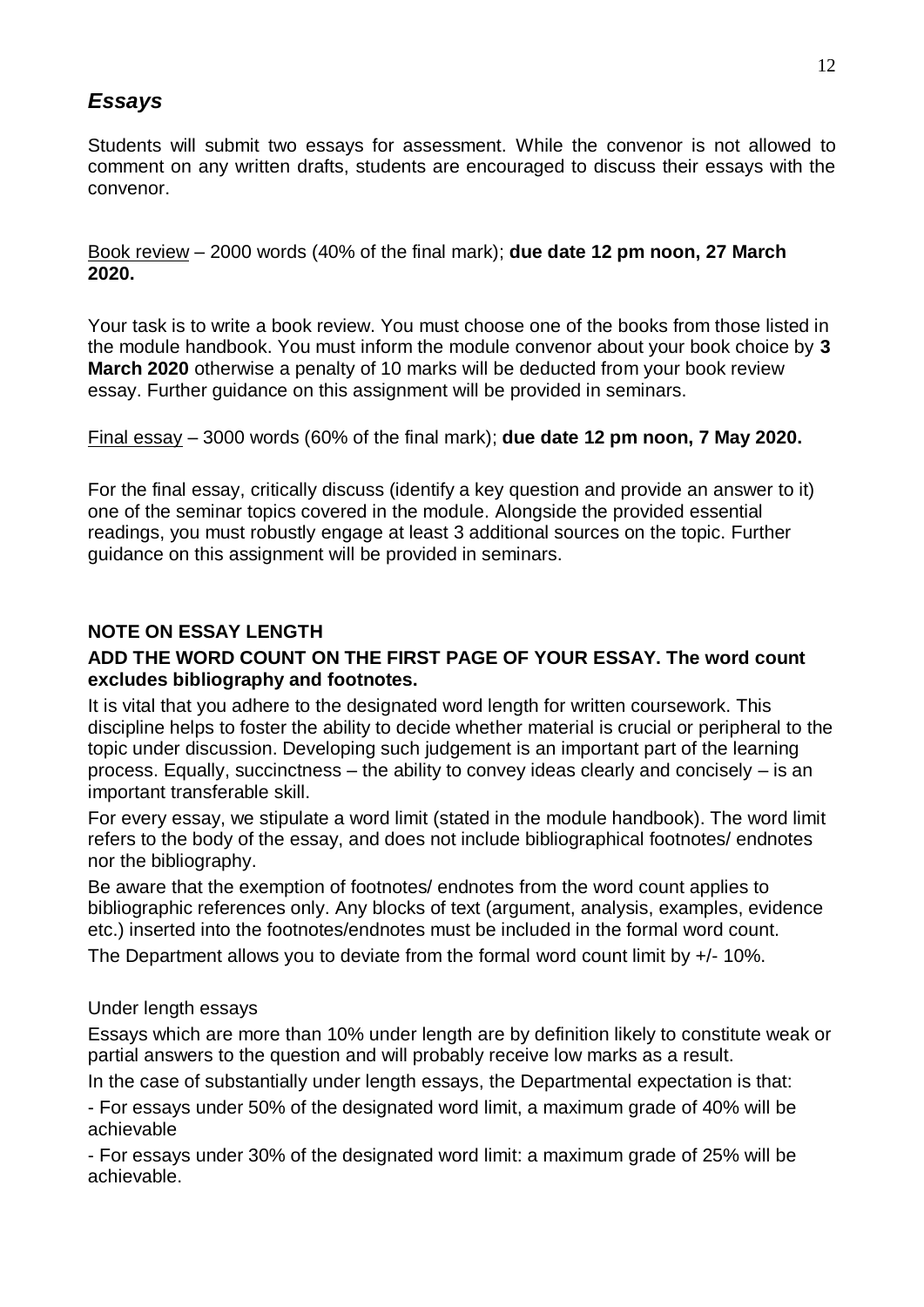#### Over length essays

When an essay is submitted which is more than 10% above the word limit we reserve the right to deduct marks. Individual members of staff will use their discretion to impose a suitable penalty; as a general guideline, staff will normally deduct one mark for every 100 words over the word limit (taking the +/- 10% into consideration).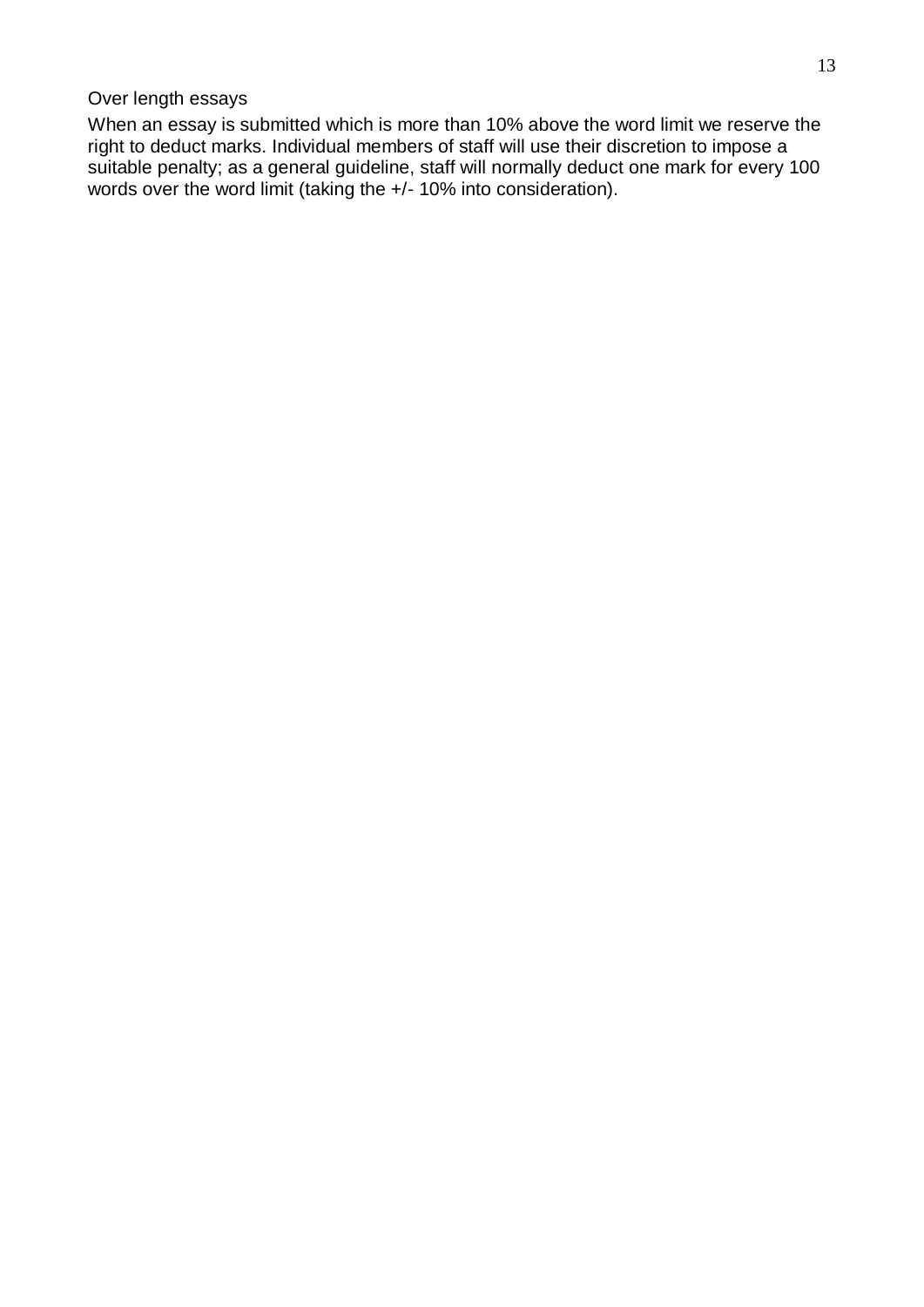# *Seminar Topics*

#### **Seminar 1 – The Nuclear Revolution**

### *Essential Reading*

- Niels Bohr, "Memorandum to President Roosevelt," July 1944, available at <http://www.atomicarchive.com/Docs/ManhattanProject/Bohrmemo.shtml>
- Robert Jervis, *The Illogic of American Nuclear Strategy* (Ithaca: Cornell University Press, 1984), Chapter 1, "The Nuclear Revolution," pp. 19-46.
- Daniel H. Deudney, "Nuclear Weapons and the Waning of the Real-State," *Daedalus*, Vol. 124, No. 2, 1995, pp. 209-231.

- Richard Rhodes, *The Making of the Atomic Bomb* (Penguin Books, 1986), Chapter 1, "Moonshine," pp. 13-28.
- Bernard Brodie, "War in the Atomic Age," in Bernard Brodie (ed.) *The Absolute Weapon: Atomic Power and World Order* (New York: Harcourt, Brace and Company, 1946), pp. 21-69.
- John H. Herz, *International Politics in the Atomic Age* (New York: Columbia University Press, 1959).
- Michael Mandelbaum, *The Nuclear Revolution: International Politics Before and After Hiroshima* (Cambridge: Cambridge University Press, 1981).
- Robert Jervis, *The Meaning of the Nuclear Revolution: Statecraft and the Prospect of Armageddon* (Ithaca: Cornell University Press, 1989)
- Campbell Craig, "American Power Preponderance and the Nuclear Revolution," *Review of International Studies*, Vol. 35, No. 1, 2009, pp. 27-44
- Godfried van Benthem van den Bergh, *The Nuclear Revolution and the End of the Cold War: Forced Restraint* (London: Macmillan, 1992).
- Martin J. Sherwin, *A World Destroyed: Hiroshima and Its Legacies* (Stanford: Stanford University Press, 2003).
- William Walker, *A Perpetual Menace: Nuclear Weapons and International Order* (London: Routledge, 2012).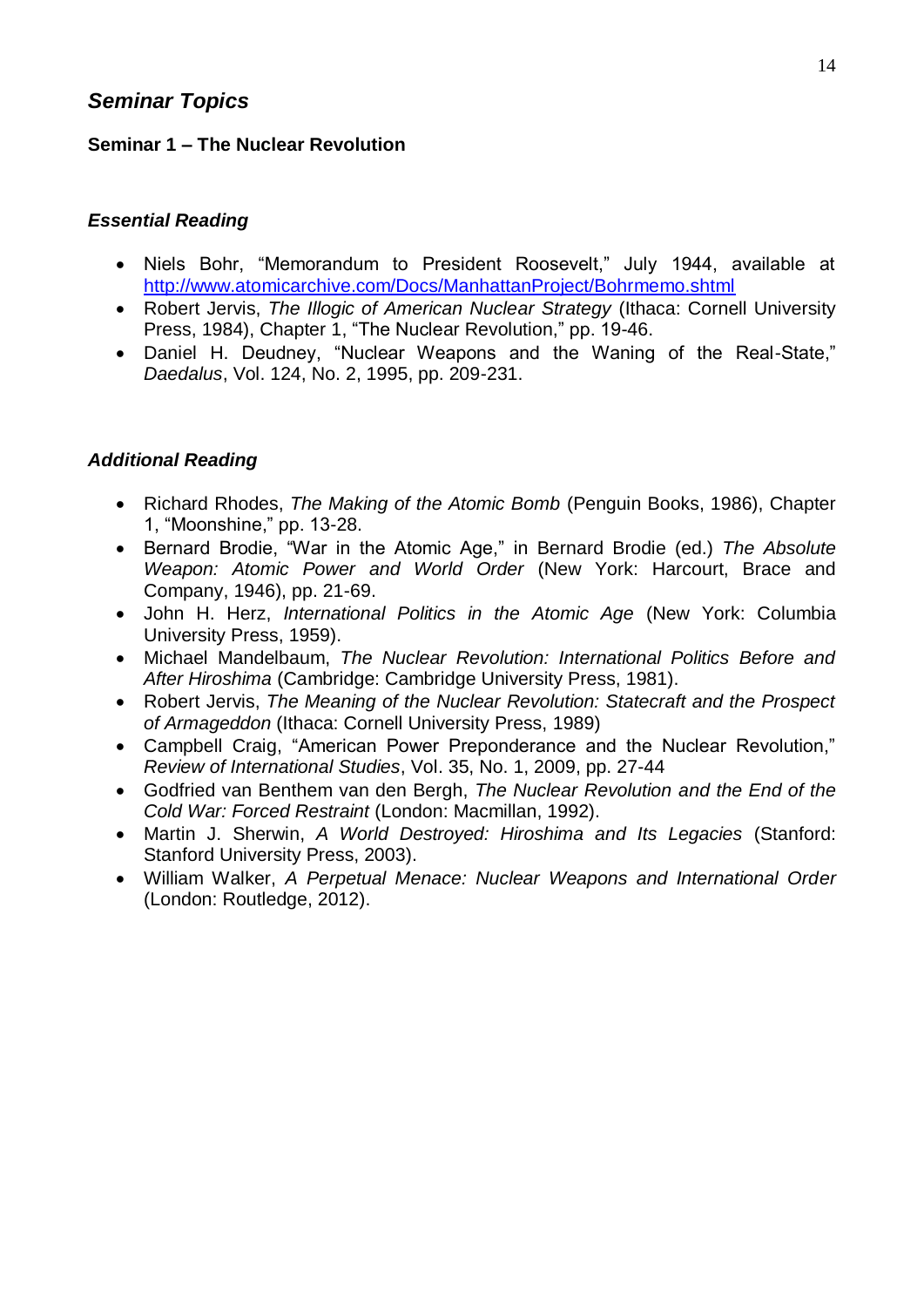## **Seminar 2 – The Bomb**

#### *Essential Reading*

- Harold A. Feiveson, Alexander Glaser, Zia Mian, Frank N. von Hippel, *Unmaking the Bomb: A Fissile Material Approach to Nuclear Disarmament and Nonproliferation* (Cambridge, Massachusetts: MIT Press, 2014), Chapter 2, "Production, Uses, and Stocks of Fissile Materials," pp. 21-42.
- The United States Strategic Bombing Survey, "The Effects of Atomic Bombs on Hiroshima and Nagasaki," June 1946.
- Agawa Hiroyuki, "August 6" in Kyoko & Mark Selden (eds.) *The Atomic Bomb: Voices from Hiroshima and Nagasaki* (London: Routledge, 1989), pp. 3-23.

- Richard Rhodes, *The Making of the Atomic Bomb* (Penguin Books, 1986), Chapter 18, "Trinity," pp. 617-678.
- Bernard Brodie (ed.) *The Absolute Weapon: Atomic Power and World Order* (New York: Harcourt, Brace and Company, 1946).
- Robert J. Lifton, *Death in Life: The Survivors of Hiroshima* (New York: Random House, 1967).
- Michael Mandelbaum, "The Bomb, Dread, and Eternity," *International Security*, Vol. 5, No. 2, 1980, pp. 3-23.
- Barbara Marcon, "Hiroshima and Nagasaki in the Eye of the Camera," *Third Text*, Vol. 25, No. 6, 2011, pp. 787-797.
- Donald A MacKenzie, *Inventing Accuracy: A Historical Sociology of Nuclear Missile Guidance* (Cambridge, Massachusetts: MIT Press, 1990).
- Richard Rhodes, *Dark Sun: The Making of the Hydrogen Bomb* (New York: Simon and Schuster, 1995).
- McGeorge Bundy, Dan*ger and Survival: Choices About the Bomb in the First Fifty Years* (New York: Vintage Books, 1988).
- Jonathan Schell, *The Fate of the Earth* (London: Picador, 1982).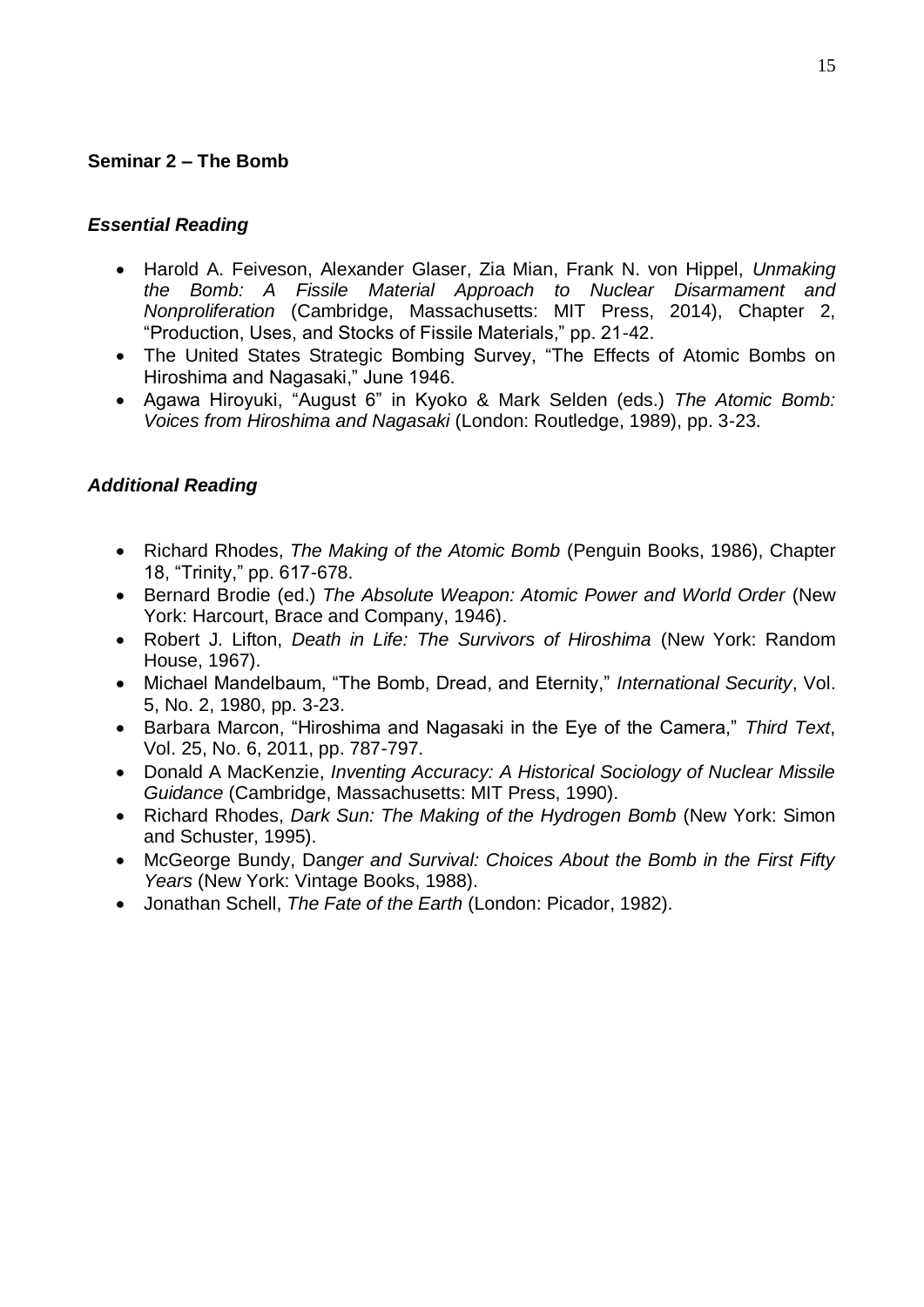## **Seminar 3 – The Decision**

#### *Essential Reading*

- Henry L. Stimson, "The Decision to Use the Atomic Bomb", *Harper's Magazine*, Vol. 1994, No. 1161, 1947, pp. 97-107.
- Herbert Feis, *The Atomic Bomb and the End of World War II* (Princeton: Princeton University Press, 1966), Chapter 17, "Comments and Conjectures on the Use of the Atomic Bomb against Japan," pp. 190-202.
- Gar Alperovitz, "The Use of the Atomic Bomb," in Gar Alperovitz, *Cold War Essays* (New York: Anchor Books, 1970), pp. 51-73.
- J. Samuel Walker, "The Decision to Use the Bomb: A Historiographical Update," *Diplomatic History*, Vol. 14, No. 1, 1990, pp. 97-114.

- Barton J. Bernstein, "The Atomic Bombings Reconsidered," *Foreign Affairs*, Vol. 74, No. 1, 1995, pp. 135-152.
- Barton J. Bernstein, "Truman and the A-Bomb: Targeting Noncombatants, Using the Bomb, and His Defending the 'Decision'," *Journal of Military History*, Vol. 62, No. 3, 1998, pp. 547-570.
- Louis Morton, "The Decision to Use the Atomic Bomb," *Foreign Affairs*, Vol. 35, No. 2, 1957, pp. 334-353.
- Herbert Feis, *The Atomic Bomb and the End of World War II* (Princeton: Princeton University Press, 1966).
- Martin J. Sherwin, "The Atomic Bomb and the Origins of the Cold War: U.S. Atomic-Energy Policy and Diplomacy, 1941-1945, *The American Historical Review*, Vol. 78, No. 4, 1973, pp. 945-968.
- Gar Alperovitz, *The Decision to Use the Atomic Bomb* (London: Fontana Press, 1996).
- J. Samuel Walker, *Prompt and Utter Destruction: Truman and the Use of Atomic Bombs against Japan* (Chapel Hill: University of North Carolina Press, 2004).
- Tsuyoshi Hasegawa, *Racing the Enemy: Stalin, Truman, and the Surrender of Japan* (Cambridge, Massachusetts: Harvard University Press, 2005).
- Wilson D. Miscamble, *The Most Controversial Decision: Truman, the Atomic Bombs, and the Defeat of Japan* (New York: Cambridge University Press, 2011).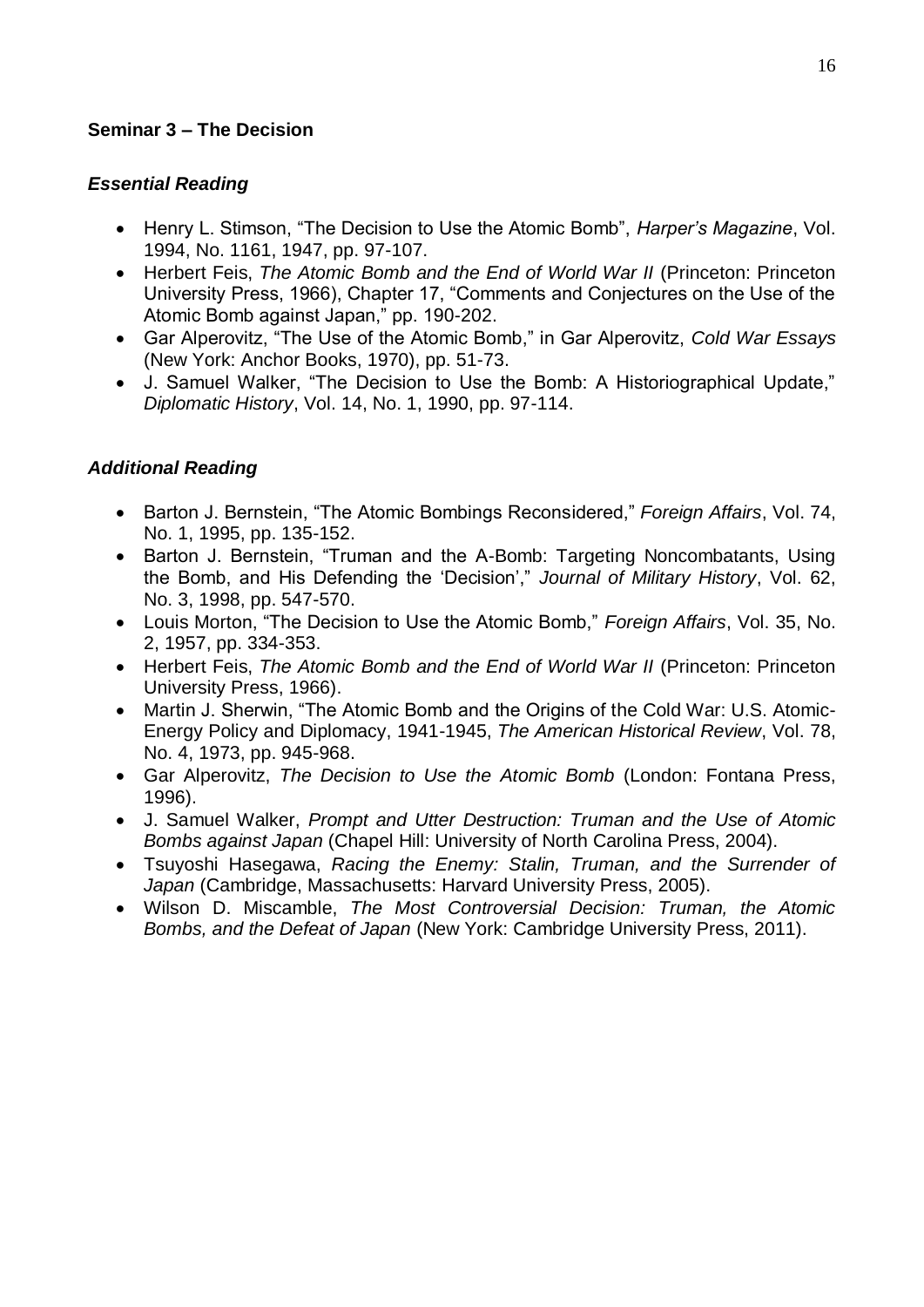#### **Seminar 4 – Reactions to the Bomb**

### *Essential Reading*

- Paul Boyer, *By the Bomb's Early Light: American Thought and Culture at the Dawn of the Atomic Age* (New York: Pantheon Books, 1985), Chapter 1, "The Whole World Gasped," pp. 3-26.
- Sadao Asada, "The Shock of the Atomic Bomb and Japan's Decision to Surrender: A Reconsideration, *Pacific Historical Review*, Vol. 67, No. 4, 1998, pp. 477-512.
- David Holloway, *Stalin and the Bomb: The Soviet Union and the Atomic Energy, 1939-1956* (New Haven: Yale University Press, 1994), pp. 127-149.

- Dexter Masters and Katherine Way (eds.), *One World or None: A Report to the Public on the Full Meaning of the Atomic Bomb* (New York: The New Press, 2007; originally published in 1946).
- Herbert P. Bix, "Japan's Delayed Surrender: A Reinterpretation," *Diplomatic History*, Vol. 19, No. 2, 1995, pp. 197-225.
- Michael J. Hogan (ed.), *Hiroshima in History and Memory* (Cambridge: Cambridge University Press, 1996).
- M. Susan Lindee, *Suffering Made Real: American Science and the Survivors at Hiroshima* (Chicago: Chicago University Press, 1997).
- Mark Fiege, "The Atomic Scientists, the Sense of Wonder, and the Bomb," *Environmental History*, Vol. 12, No. 3, 2007, pp. 578-613.
- Alice Kimball Smith, *A Peril and a Hope: The Scientists' Movement in America, 1945-47* (Cambridge, Massachusetts: MIT Press, 1970).
- David Holloway, *The Soviet Union and the Arms Race* (New Haven: Yale University Press, 1983), especially Chapters 2 and 3.
- Gregg Herken, *The Winning Weapon: The Atomic Bomb in the Cold War, 1945- 1950* (Princeton: Princeton University Press, 1988), especially Chapters 1-3.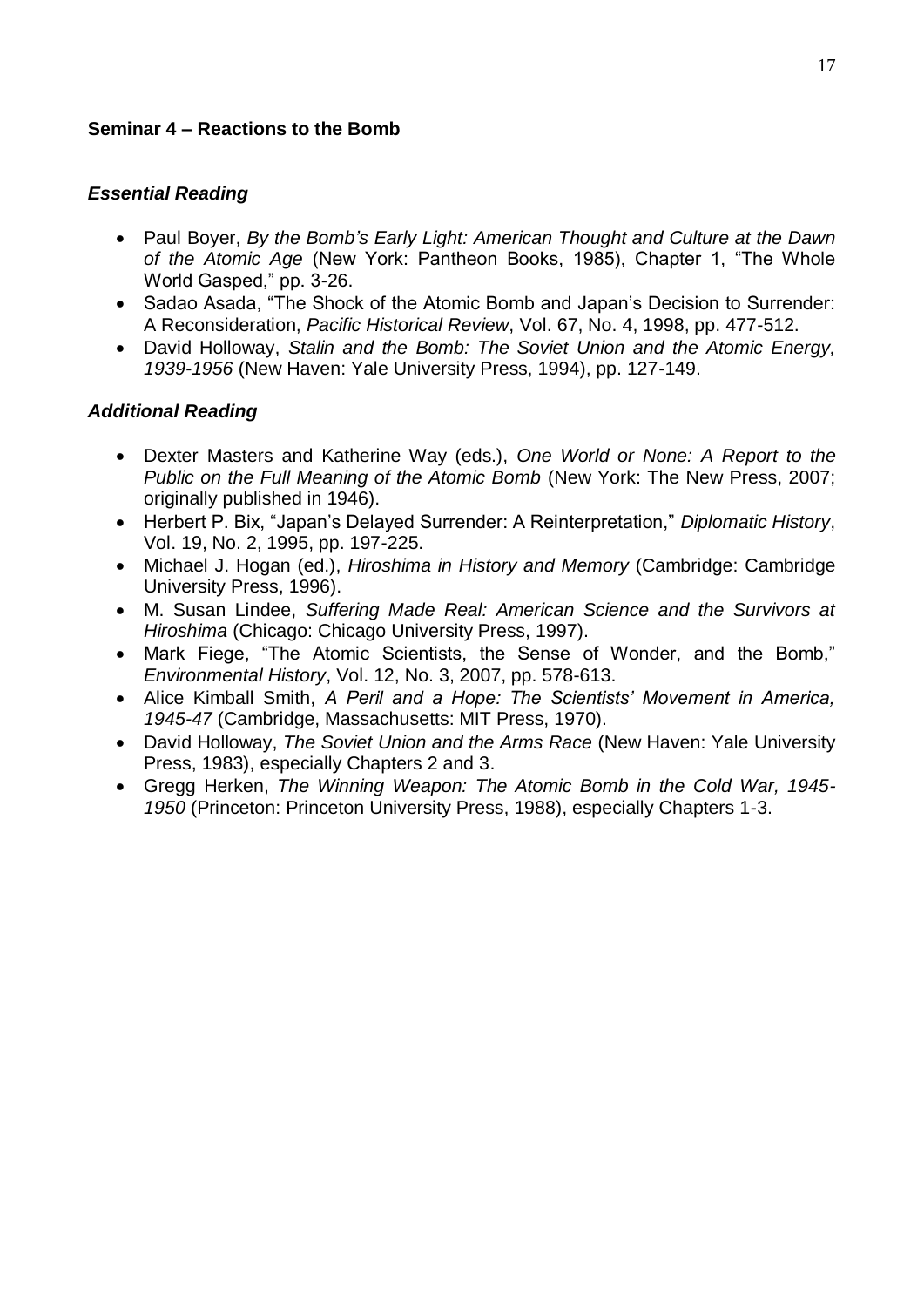## **Seminar 5 – Thinking about the Bomb**

#### *Essential Reading*

- Jacob Viner, "The Implications of the Atomic Bomb for International Relations," *Proceedings of the American Philosophical Society*, Vol. 90, No. 1, 1946, pp. 53-58.
- Hans J. Morgenthau, *The Restoration of American Politics* (Chicago: The University of Chicago Press, 1962), Chapter 3, "Death in the Nuclear Age," pp. 19-25.
- Daniel Deudney, Going Critical: Toward a Modified Nuclear One Worldism," *Journal of International Political Theory*, Vol. 15, No. 3, 2019, pp. 367-385.
- Kenneth N. Waltz, "Nuclear Myths and Political Realities," *American Political Science Review*, Vol. 84, No. 3, 1990, pp. 731-745.

- John H. Herz, *International Politics in the Atomic Age* (New York: Columbia University Press, 1959).
- Herman Kahn, On Thermonuclear War, 2<sup>nd</sup> ed. (Princeton: Princeton University Press, 1960).
- John Baylis and John Garnett (eds.) *The Makers of Nuclear Strategy* (London: Pinter Publishers, 1991).
- Lawrence Freedman, The Evolution of Nuclear Strategy 3<sup>rd</sup> edition (London: Palgrave Macmillan, 2003).
- Bruce Kuklick, *Blind Oracles: Intellectuals and War from Kennan to Kissinger* (Princeton: Princeton University Press, 2006).
- Campbell Craig, *Glimmer of a New Leviathan: Total War in the Realism of Niebuhr, Morgenthau, and Waltz* (New York: Columbia University Press, 2003).
- William E. Scheuerman, *The Realist Case for Global Reform* (Cambridge: Polity Press, 2011).
- Rens van Munster and Casper Sylvest, *Nuclear Realism: Global Political Thought during the Thermonuclear Revolution* (London: Routledge, 2016).
- Rens van Munster and Casper Sylvest, "Reclaiming Nuclear Politics? Nuclear Realism, the H-Bomb and Globality," *Security Dialogue*, Vol. 45, No. 6, 2014, pp. 530-547.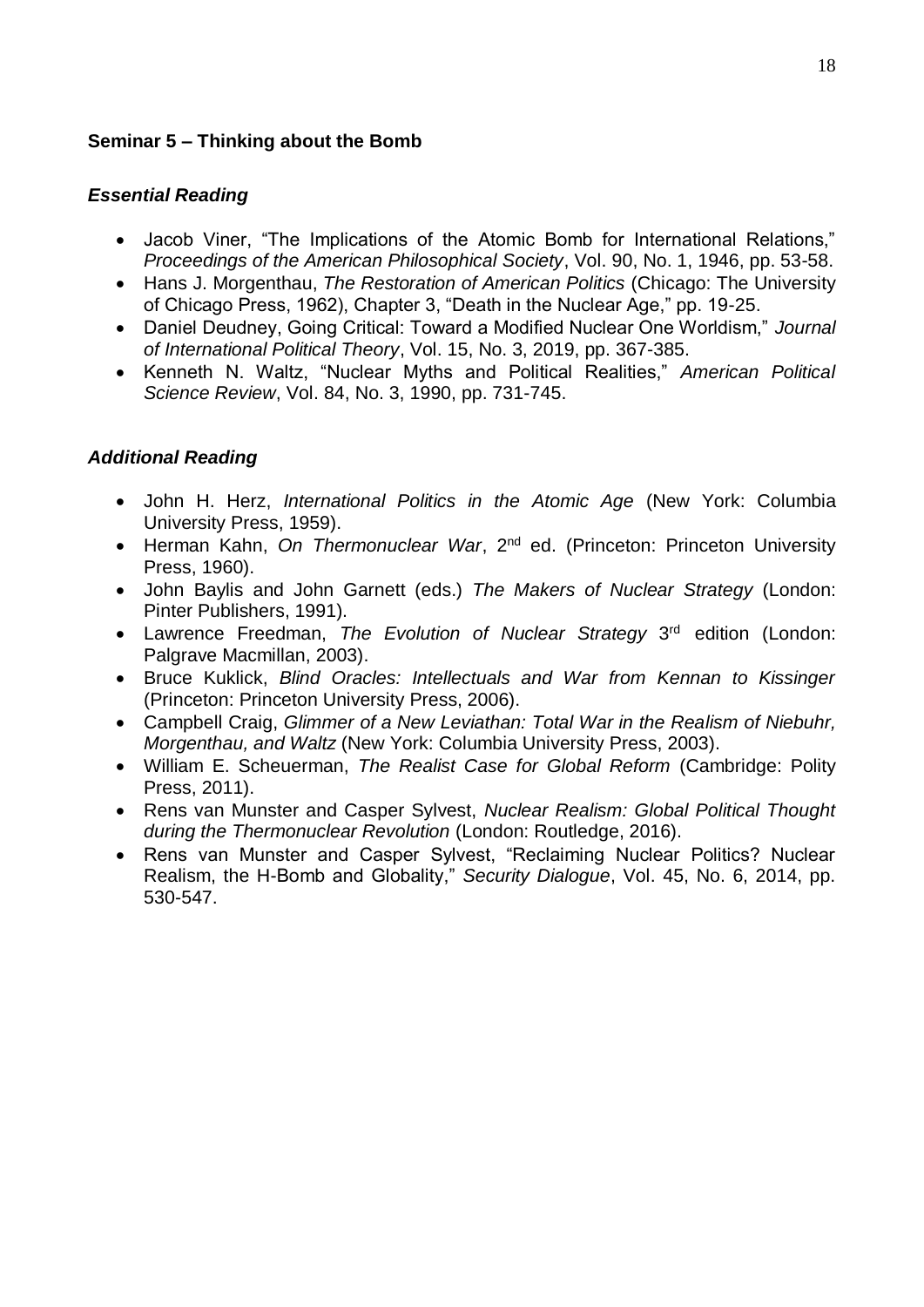### **Seminar 6 – Nuclear Crises**

#### *Essential Reading*

- Herman Kahn, "The Arms Race and Some of Its Hazards," *Daedalus*, Vol. 89, No. 4, 1960, pp. 744-780.
- Michael C. Williams, "Rethinking the 'Logic' of Deterrence," *Alternatives*, Vol. 17, No. 1, 1992, pp. 67-93.
- Benoit Pelopidas, "The Unbearable Lightness of Luck: Three Sources of Overconfidence in the Manageability of Nuclear Crises," *European Journal of International Security*, Vol. 2, No. 2, 2017, pp. 240-262.

- Thomas C. Schelling, *The Strategy of Conflict* (Cambridge: Harvard University Press, 1960).
- Graham Allison and Philip Zelikow, *Essence of Decision: Explaining the Cuban Missile Crisis* (New York: Longman, 1999).
- Roman Kolkowicz (ed.), *The Logic of Nuclear Terror* (Boston: Allen and Unwin, 1987).
- Richard Ned Lebow, *Nuclear Crisis Management: A Dangerous Illusion* (Ithaca: Cornell University Press, 1987).
- James G. Blight, Joseph S. Nye, Jr., David A. Welch, 'The Cuban Missile Crisis Revisited,' *Foreign Affairs*, Vol. 66, No. 1, 1987, pp. 170-88.
- Richard K. Betts, *Nuclear Blackmail and Nuclear Balance* (Washington, D.C.: Brookings Institution, 1987).
- Jeremi Suri, "Nuclear Weapons and the Escalation of Global Conflict since 1945," *International Journal*, Vol. 63, No. 4, 2008, pp. 1013-1029.
- Matthew Kroenig, "Nuclear Superiority and the Balance of Resolve: Explaining Nuclear Crisis Outcomes," *International Organization*, Vol. 67, No. 1, 2013, pp. 141- 171.
- Melvyn R. Leffler and Odd Arne Westad (eds.) *The Cambridge History of the Cold War: Volume II – Crises and Détente* (Cambridge: Cambridge University Press, 2010).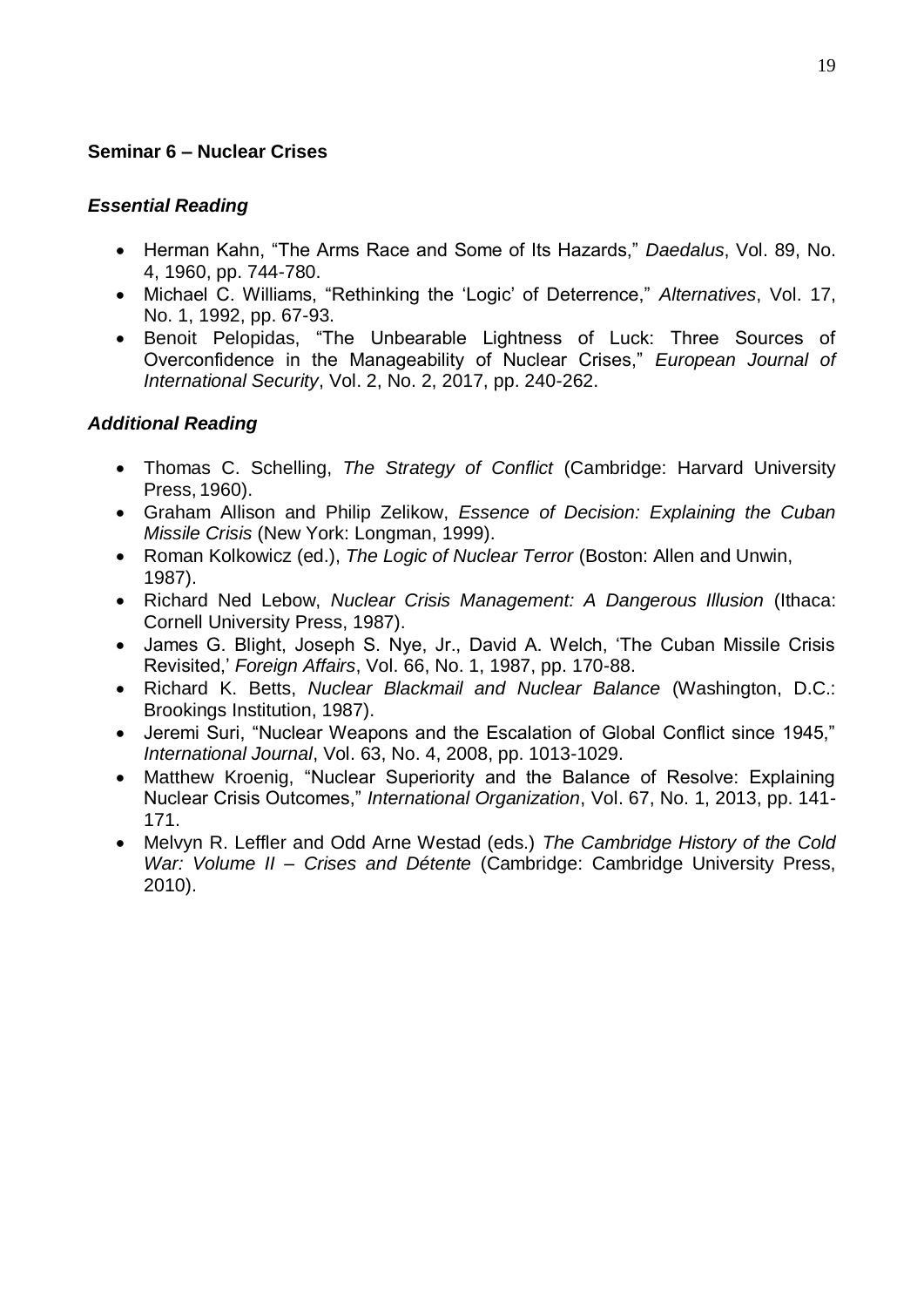## **Seminar 7 – Nuclear Order**

#### *Essential Reading*

- Roland Popp, "Introduction: Global Order, Cooperation between the Superpowers, and Alliance Politics in the Making of the Nuclear Non-Proliferation Regime," *International History* Review, Vol. 36, No. 2, 2014, pp. 195-209.
- William Walker, 'Nuclear Enlightenment and Counter-Enlightenment,' *International Affairs*, Vol. 83, No. 3, 2007, pp. 432-53.
- Itty Abraham, "The Ambivalence of Nuclear Histories," *Osiris*, Vol. 21, No. 1, 2006, pp. 49-65.

- Alva Myrdal, *The Game of Disarmament: How the United States and Russia Run the Arms Race* (New York: Pantheon Books, 1976).
- Hedley Bull, 'Rethinking Non-Proliferation,' *International Affairs*, Vol. 51, No. 2, 1975, pp. 175-89.
- David Mutimer, 'Reconstituting Security? Practices of Proliferation Control,' *European Journal of International Relations*, Vol. 4, No. 1, 1998, pp. 99-129.
- Francis J. Gavin, 'Same As It Ever Was,' *International Security*, Vol. 34, No. 3, 2009/2010, pp. 7-37.
- Shampa Biswas, *Nuclear Desire: Power and the Postcolonial Nuclear Order* (Minneapolis: University of Minnesota Press, 2014).
- Nuno Monteiro, *Theory of Unipolar Politics* (Cambridge: Cambridge University Press, 2014).
- Jan Ruzicka, "Behind the Veil of Good Intentions: Power Analysis of the Nuclear Non-Proliferation Regime," *International Politics*, Vol. 55, No. 3-4, 2018, pp. 369- 385.
- Nick Ritchie, "A Hegemonic Nuclear Order: Understanding the Ban Treaty and the Power Politics of Nuclear Weapons," *Contemporary Security Policy*, Vol. 40, No. 4, 2019, pp. 409-434.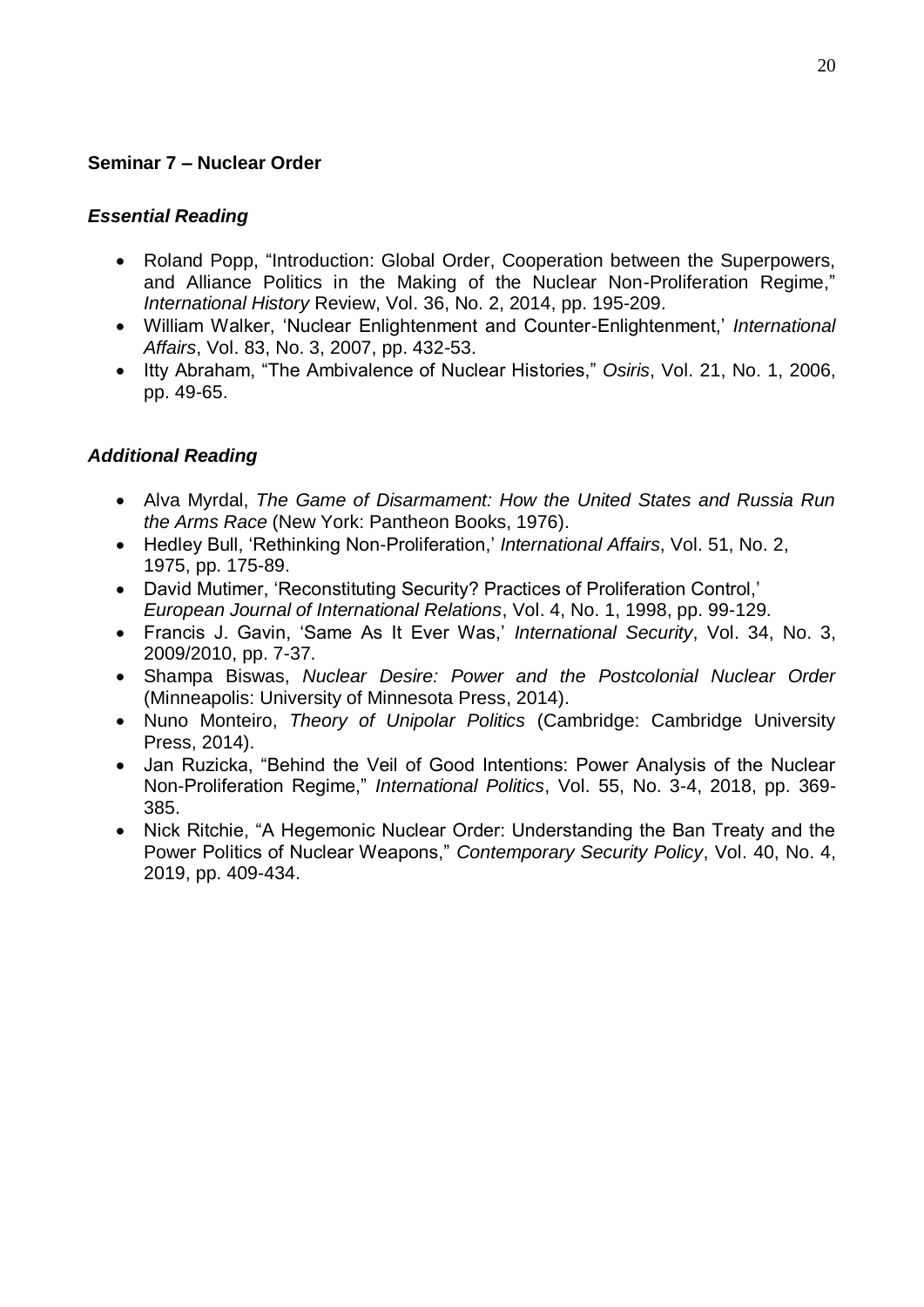#### **Seminar 8 – Nuclear Accidents**

#### *Essential Reading*

- Scott D. Sagan, "The Perils of Proliferation: Organization Theory, Deterrence Theory, and the Spread of Nuclear Weapons," *International Security*, Vol. 18, No. 4, 1994, pp. 66-107.
- Vojtech Mastny, "How Able Was 'Able Archer'?," *Journal of Cold War Studies*, Vol. 11, No. 1, 2009, pp. 108-123.
- Gordon Barrass, "Able Archer 83: What Were the Soviets Thinking?," *Survival*, Vol. 58, No. 6, 2016, pp. 7-30.

- Scott D. Sagan, *The Limits of Safety: Organizations, Accidents and Nuclear Weapons* (Ithaca: Cornell University Press, 1993).
- Bruce G. Blair, *The Logic of Accidental Nuclear War* (Washington, D.C.: Brookings Insitution, 1993).
- Peter D. Feaver, *Guarding the Guardians: Civilian Control of Nuclear Weapons in the United States* (Ithaca: Cornell University Press, 1992).
- Eric Schlosser, *Command and Control* (Penguin, 2014).
- Arnav Manchanda, "When Truth Is Stranger than Fiction: The Able Archer Incident, *Cold War History*, Vol. 9, No. 1, 2009, pp. 111-133.
- Stephen J. Cimbala, "Revisiting the Nuclear 'War Scare' of 1983: Lessons Retroand Prospectively," *Journal of Slavic Military Studies*, Vol. 27, No. 2, 2014, pp. 234- 253.
- Len Scott, "Intelligence and the Risk of Nuclear War: Able Archer-83 Revisited," *Intelligence and National Security*, Vol. 26, No. 6, 2011, pp. 759-777.
- Nate Jones (ed.) *Able Archer: The Secret History of the NATO Exercise that almost Triggered Nuclear War* (New York: The New Press, 2016).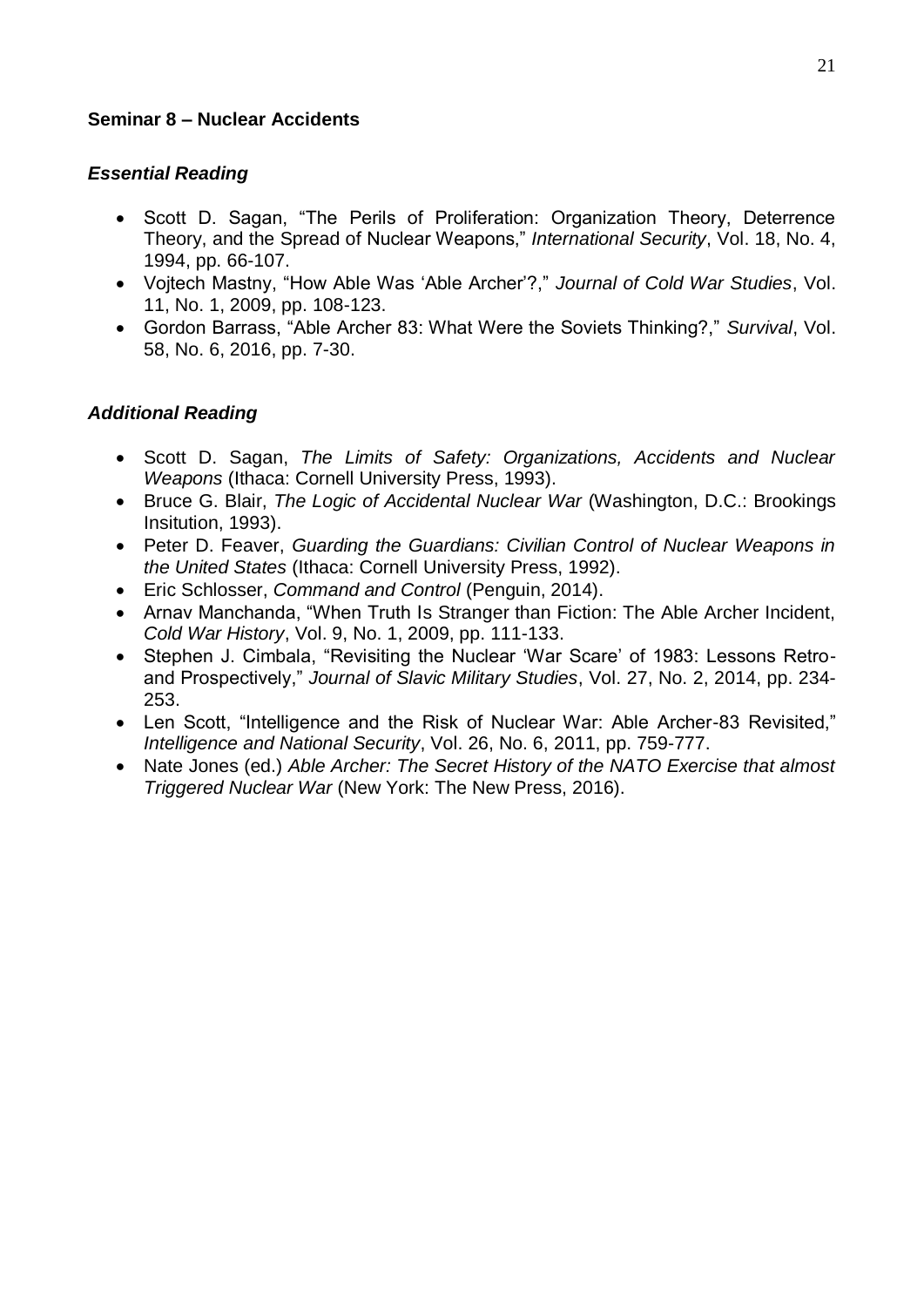#### **Seminar 9 – Nuclear Relationships**

#### *Essential Reading*

- Or Rabinowitz and Nicholas L. Miller, "Keeping the Bombs in the Basement: U.S. Nonproliferation Policy toward Israel, South Africa, and Pakistan," *International Security*, Vol. 40, No. 1, 2015, pp. 47-86.
- John Baylis, "The 1958 Anglo-American Mutual Defence Agreement: The Search for Nuclear Interdependence," Journal of Strategic Studies, Vol. 31, No. 3, 2008, pp. 425-466.

- Andrew Priest, "The President, the 'Theologians' and the Europeans: The Johnson Administration and NATO Nuclear Sharing," *International History Review*, Vol. 33, No. 2, 2011, pp. 257-275.
- Matthew Jones, "Great Britain, the United States, and Consultation over the Use of the Atomic Bomb, 1950-1954, *Historical Journal*, Vol. 54, No. 3, 2011, pp. 797-828.
- John R. Walker, British Nuclear Weapons and the Test Ban, 1954-73: Britain, the United States, Weapons Policies and Nuclear Testing – Tensions and Contradictions (Farnham: Ashgate, 2010).
- William Glenn Gray, "Commercial Liberties and Nuclear Anxieties: The US-German Feud over Brazil, 1975-77," *International History Review*, Vol. 34, No. 3, 2012, pp. 449-474.
- Sumit Ganguly, "Nuclear Stability in South Asia," *International Security*, Vol. 33, No. 2, 2008, pp. 45-70.
- S. Paul Kapur, "Ten Years of Instability in a Nuclear South Asia," *International Security*, Vol. 33, No. 2, 2008, pp. 71-94.
- James G. Blight and Janet M. Lang, 'Forum: When Empathy Failed Using Critical Oral History to Reassess the Collapse of U.S.-Soviet Detente during the Carter-Brezhnev Years,' *Journal of Cold War Studies*, Vol. 12, No. 2, 2010, pp. 29-74.
- Nicholas J. Wheeler, *Trusting Enemies: Interpersonal Relationships in International Conflict* (Oxford: Oxford University Press, 2018).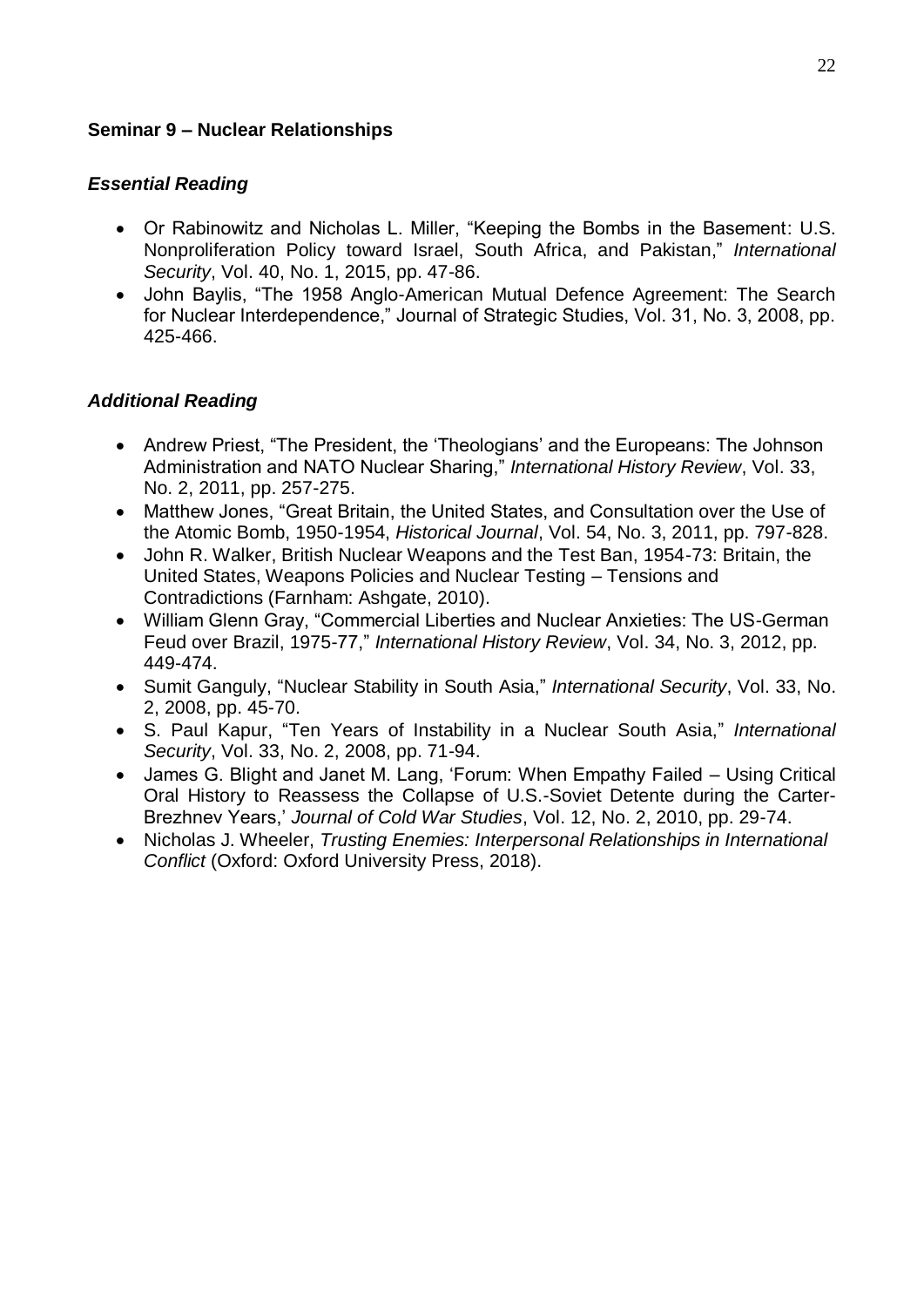## **Seminar 10 – Disarmament and Arms Control**

## *Essential Reading*

- Hugh Gusterson, "Nuclear Weapons and the Other in the Western Imagination," Cultural Anthropology, Vol. 14, No. 1, 1999, pp. 111-143.
- Richard K. Betts, "Universal Deterrence or Conceptual Collapse? Liberal Pessimism and Utopian Realism," in Victor A. Utgoff (ed.) *The Coming Crisis: Nuclear Proliferation, U.S. Interests, and World Order* (Cambridge, Massachusetts: MIT Press, 2000), pp. 51-85.
- Campbell Craig and Jan Ruzicka, "The Nonproliferation Complex," *Ethics and International Affairs*, Vol. 27, No. 3, 2013, pp. 329-348.

- Lawrence S. Witner, *Confronting the Bomb: A Short History of the World Nuclear Disarmament Movement* (Stanford: Stanford University Press, 2009).
- John Lewis Gaddis, "The Long Peace: Elements of Stability in the Postwar International System," *International Security*, Vol. 10, No. 4, 1986, pp. 99-142.
- Jeffrey W. Knopf, *Domestic Society and International Cooperation: The Impact of Protest on US Arms Control Policy* (Cambridge: Cambridge University Press, 1998).
- Emanuel Adler, "The Emergence of Cooperation: National Epistemic Communities and the International Evolution of the Idea of Nuclear Arms Control," *International Organization*, Vol. 46, No. 1, 1992, pp. 101-45.
- John Mueller, *Atomic Obsession: Nuclear Alarmism from Hiroshima to Al-Qaeda* (New York: Oxford University Press, 2010).
- Victor A. Utgoff (ed.) *The Coming Crisis: Nuclear Proliferation, U.S. Interests, and World Order* (Cambridge, Massachusetts: MIT Press, 2000).
- Gabrielle Hecht, "Negotiating Global Nuclearities: Apartheid, Decolonization, and the Cold War in the Making of the IAEA," *Osiris*, Vol. 21, No. 1, 2006, pp. 25-48.
- David Holloway, "The Soviet Union and the Creation of the International Atomic Energy Agency," *Cold War History*, Vol. 16, No. 2, 2016, pp. 177-193.